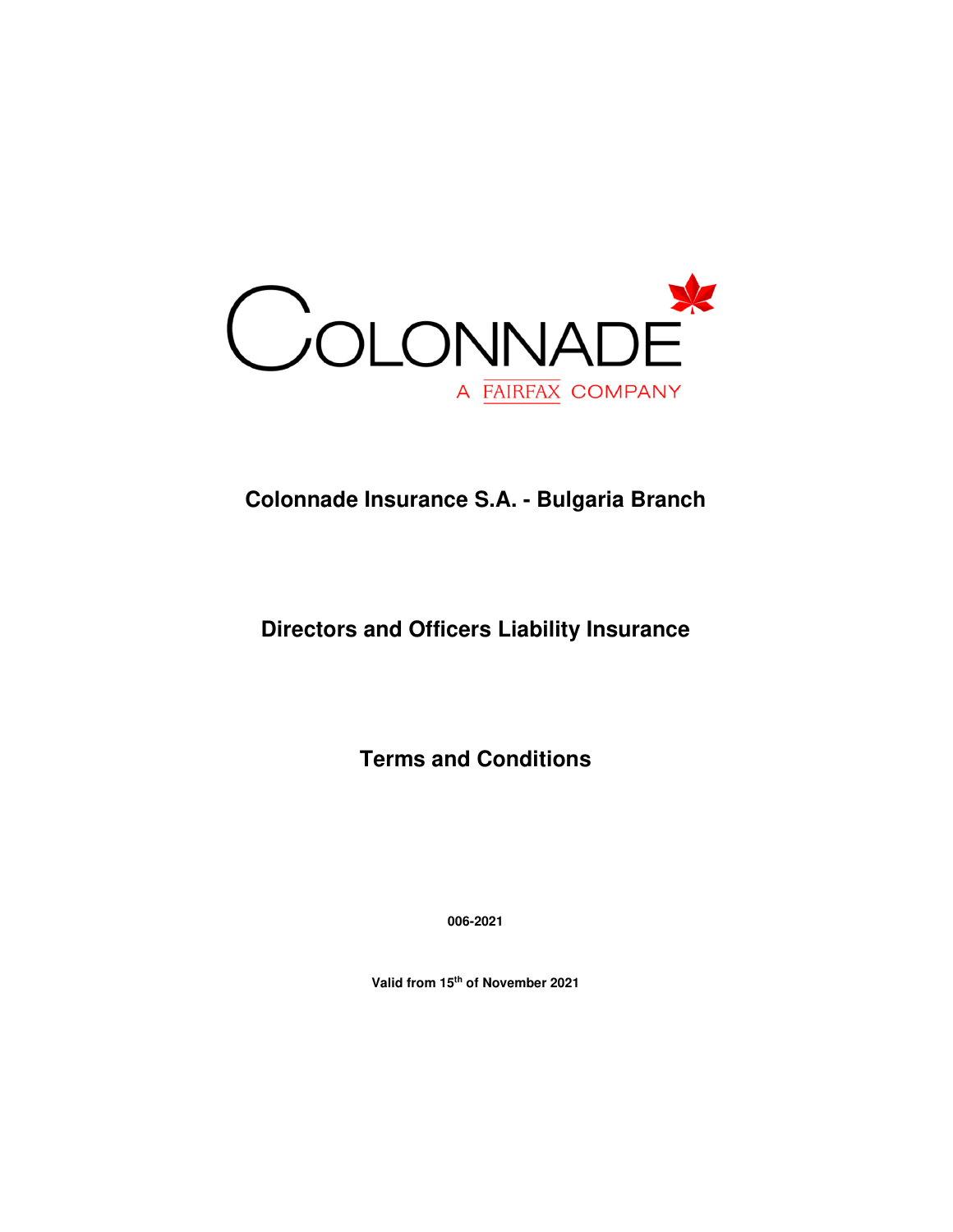

# **General Policy Conditions**

**NOTICE** 

**The Covers under this Policy are afforded for Claims first made against an Insured during the Policy Period and reported to the Insurer as required by this Policy. Please read these General Terms and Conditions carefully and discuss them with your insurance advisor.** 

**Words in bold typeface have special meaning according to the definition given to them. Words that are not specifically defined herein shall have the meaning normally attributed to them.**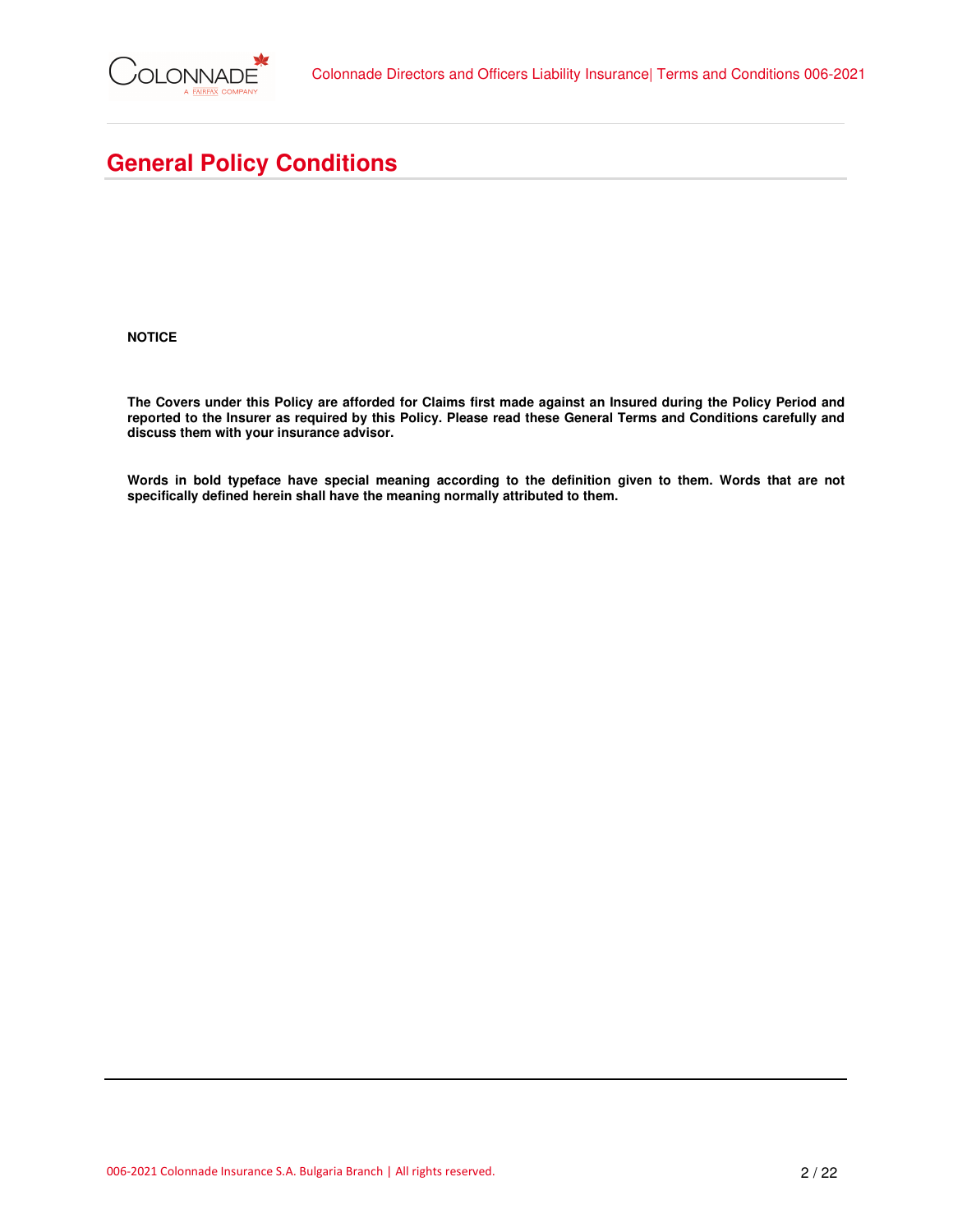# **1. Covers**

Provided that due insurance premium is paid in compliance with the provisions of these General Terms and Conditions and the **Policy** and on the basis of information contained in the proposal questionnaire submitted by the **Insured**, which forms an integral part of the **Policy**, the **Insurer** and the **Policyholder** shall agree as follows:

The following Covers apply to **Claims** first made during the **Policy Period** and reported to the **Insurer** as required by this **Policy**.

# **1.1. Management Liability**

The **Insurer** will:

- 1.1.1. pay to or on behalf of each **Insured** any **Loss** except to the extent that the **Insured** has been indemnified by the **Company** for such **Loss**; and
- 1.1.2. reimburse or pay on behalf of the **Company** any **Loss** for which it has indemnified an **Insured.**

# **1.2. Company Securities**

The **Insurer** will pay the **Loss** of the **Company** arising from a **Securities Claim**.

# **1.3. Non-Executive Directors And Officers Protection**

The **Insurer** will pay a separate **Excess Limit of Liability** on behalf of each of the **Policyholder's** non–executive directors and officers serving during the **Policy Period** for any **Loss** up to the **Excess Limit** of Liability specified in the **Policy**.

# **1.4. Assets And Liberty**

The **Insurer** will pay (а) the amount of a **Bail Bond** and any (б) **Expenses Related to Assets and Liberty Expenses** of each **Insured**.

# **1.5. Bodily Injury And Property Damage Defense Costs**

The **Insurer** shall pay the **Defense Costs** of any **Insured** for any **Claim** in respect of **Bodily Injury and/or Property Damage** subject to the sub-limit specified in the **Policy**.

# **1.6. Corporate Manslaughter Defense Costs**

The **Insurer** shall pay the **Defence Costs** of any **Insured** with respect to any proceeding brought against them for **Corporate Manslaugther.** 

# **1.7. Emergency Costs**

If the **Insurer**'s prior written consent cannot reasonably be obtained by the **Insured** and **Defense Costs** must be incurred with respect to any **Claim**, then the **Insurer** will give retrospective approval for reasonable **Defense Cost** up to 20% (twenty percent) of the **Excess Limit of Liability** stated in the **Policy**.

# **1.8. Legal Counsel**

The **Insurer** will pay on behalf of each **Legal Counsel** of the **Company,** the **Loss** of each **Legal Counsel** arising from a **Claim**, but only for **Wrongful Acts** performed in such **Legal Counsel's** capacity providing legal services to the **Company.**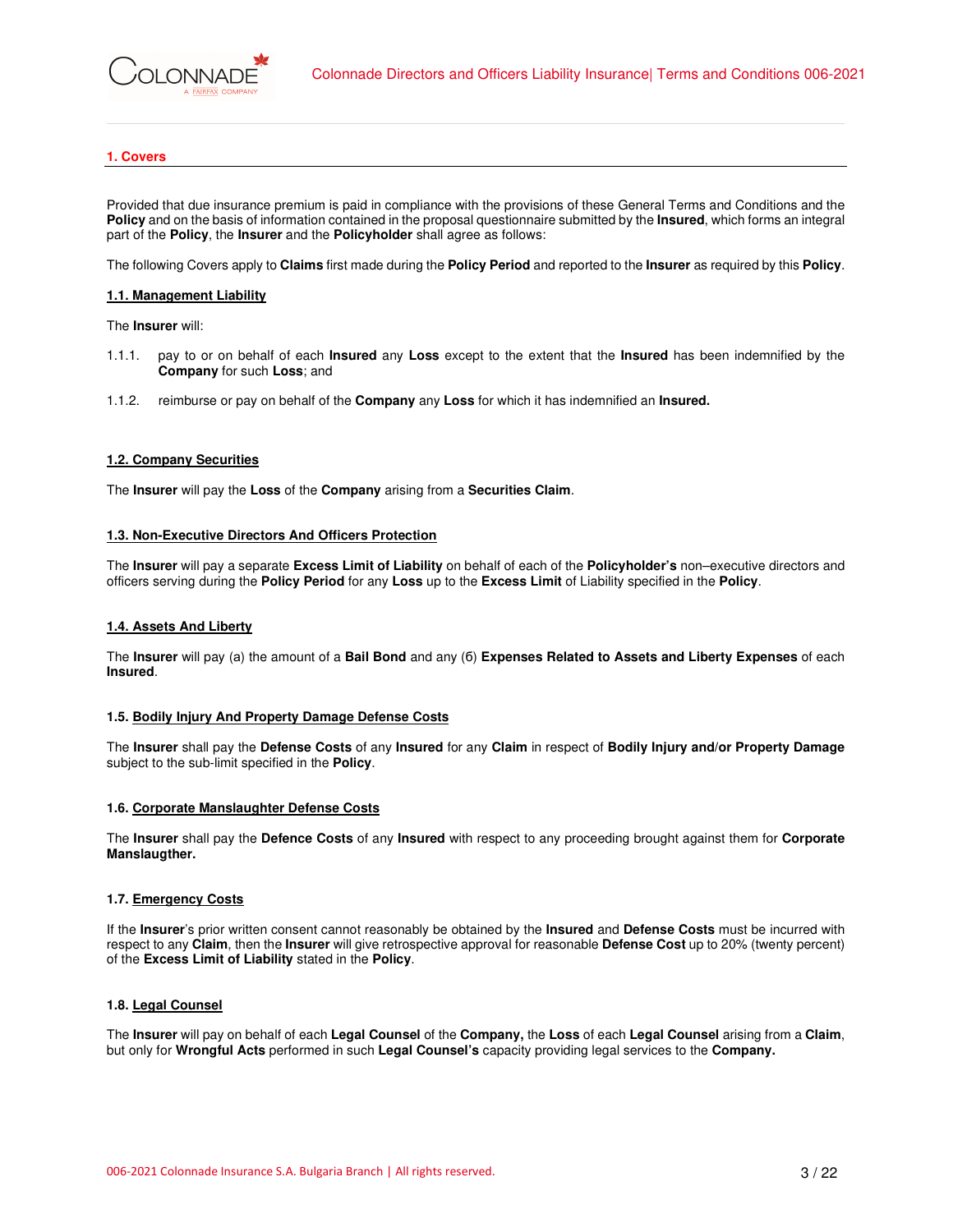

# **1.9. Extradition**

The **Insurer** will pay the **Extradition Costs** of each **Insured**.

# **1.10. Investigation**

The **Insurer** will pay the **Investigation Costs** of each **Insured Person** arising from an **Investigation**.

# **1.11. Outside Directorship**

The **Insurer** will pay on behalf of or will reimburse each **Outside Entity Director** or the **Company** for a **Loss** of each **Outside Entity Director.** 

# **1.12. Investigation Costs For A Crisis Event**

The **Insurer** will pay **Investigation Costs for a Crisis Event** of each **Insured Person** arising from any **Regulatory Crisis Event**  up to the sublimit specified in the **Policy.** 

# **1.13. Public Relations Expenses**

The **Insurer** will pay **Public Relations Expenses** of each **Insured**.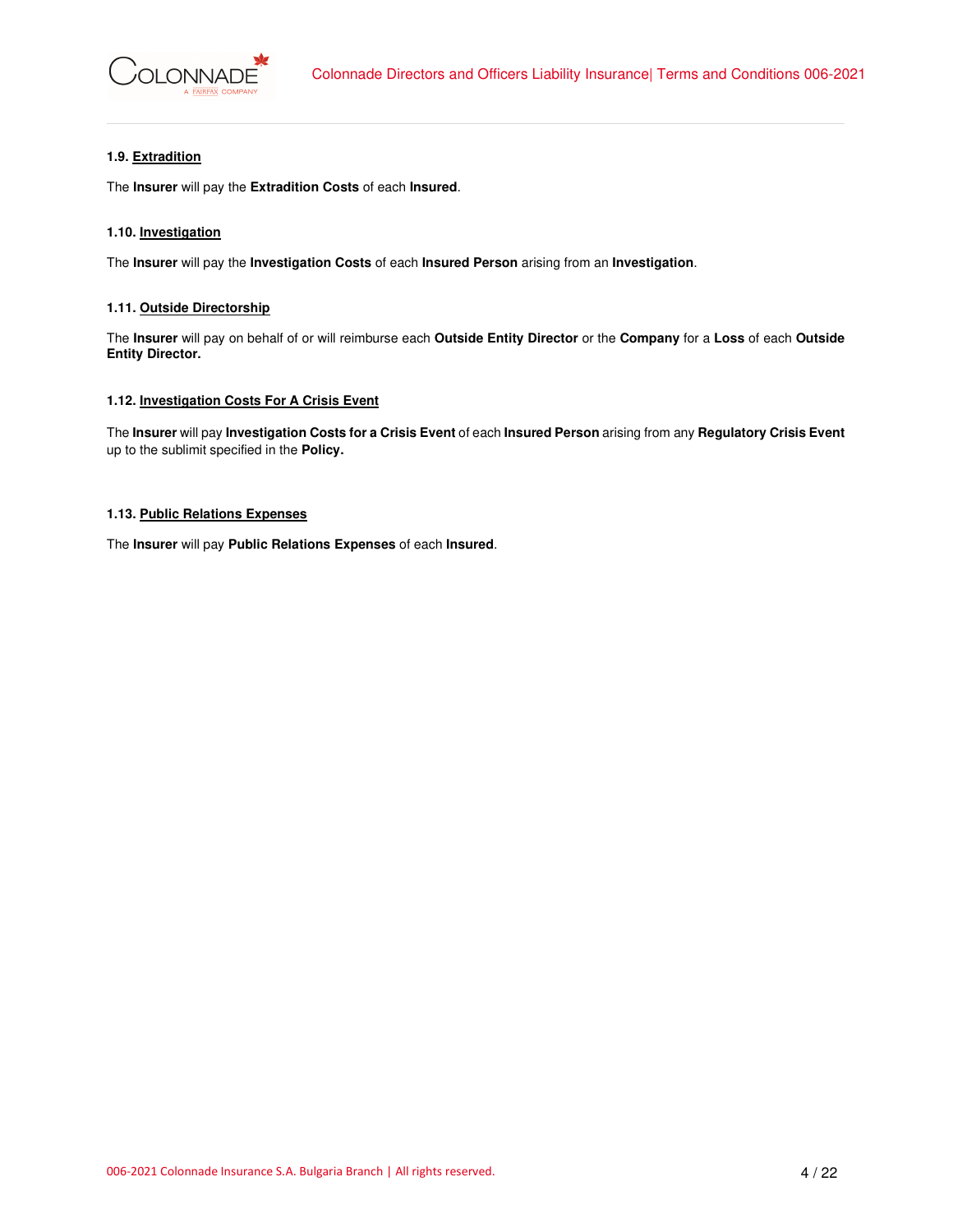# **2. Extensions**

# **2.1. Extended Discovery Period**

The **Insured** shall be entitled to **Discovery Period** if this **Policy** is not renewed or replaced with the same Directors and Officers Liability Insurance:

- (a) automatically for 60 (sixty) days; or
- (b) **Extended Discovery Period,** as specified in the **Policy**, provided that the **Policyholder** pays, no later than 30 (thirty) days after the expiry of the **Policy Period,** an additional premium at the rate of 100% of the full annual premium, and during such **Extended Discovery Period,** the same may notify the **Insurer** in writing of any **Claims** first made against an **Insured** during the **Policy Period**.

**Extended Discovery Period** is non-cancellable and shall not apply in the event of a **Transaction**.

#### **2.2. Unlimited (Lifetime Run Off) For Insured Upon Winding Up Of The Company Or Retirement**

The **Insurer** will provide an unlimited **Discovery Period** for any **Insured Person** who resigns or retires other than by a reason of **Transaction,** prior to or during the **Policy Period,** provided that:

- (a) this **Policy** is not renewed or replaced with management liability cover; or
- (b) in the event that this **Policy** is renewed or replaced with management liability cover and such renewed or replaced policy does not provide an extended cover for **Discovery Period** of at least 6 (six) years for such **Insured Persons**.

#### **2.3. Extension For Defense Costs Related To Environmental Law Violation**

The **Insurer** will pay, in addition to the aggregate **Limit of Liability**, the **Defense Costs** incurred by any **Insured** for **Environmental Law Violation**, up to the **Excess Limit of Liability** set forth in the **Policy.** 

# **2.4. New Subsidiary**

This **Policy** will automatically extend to any entity which becomes a **Subsidiary** during the **Policy Period**, unless, at the time of becoming a **Subsidiary**, such entity:

(a) is a legal entity whose **Securities** are officially listed and admitted to trading on a regulated market in the United States of America, its territories or; or

(b) is a legal entity incorporated or formed in the United States of America; or

(c) has total gross assets which are more than 25 % of the consolidated gross assets of the **Company** at the inception day of the **Policy**; or

# (d) is a **financial institution**

For any such entity that has any of its securities listed on an exchange or market in the United States of America, or is a legal entity incorporated or formed with in the United States of America, or has total assets greater than 25% of the consolidated assets of the policyholder as at the inception date of this policy, or is a financial institution, this Extension 2.4 (New Subsidiary) shall not apply.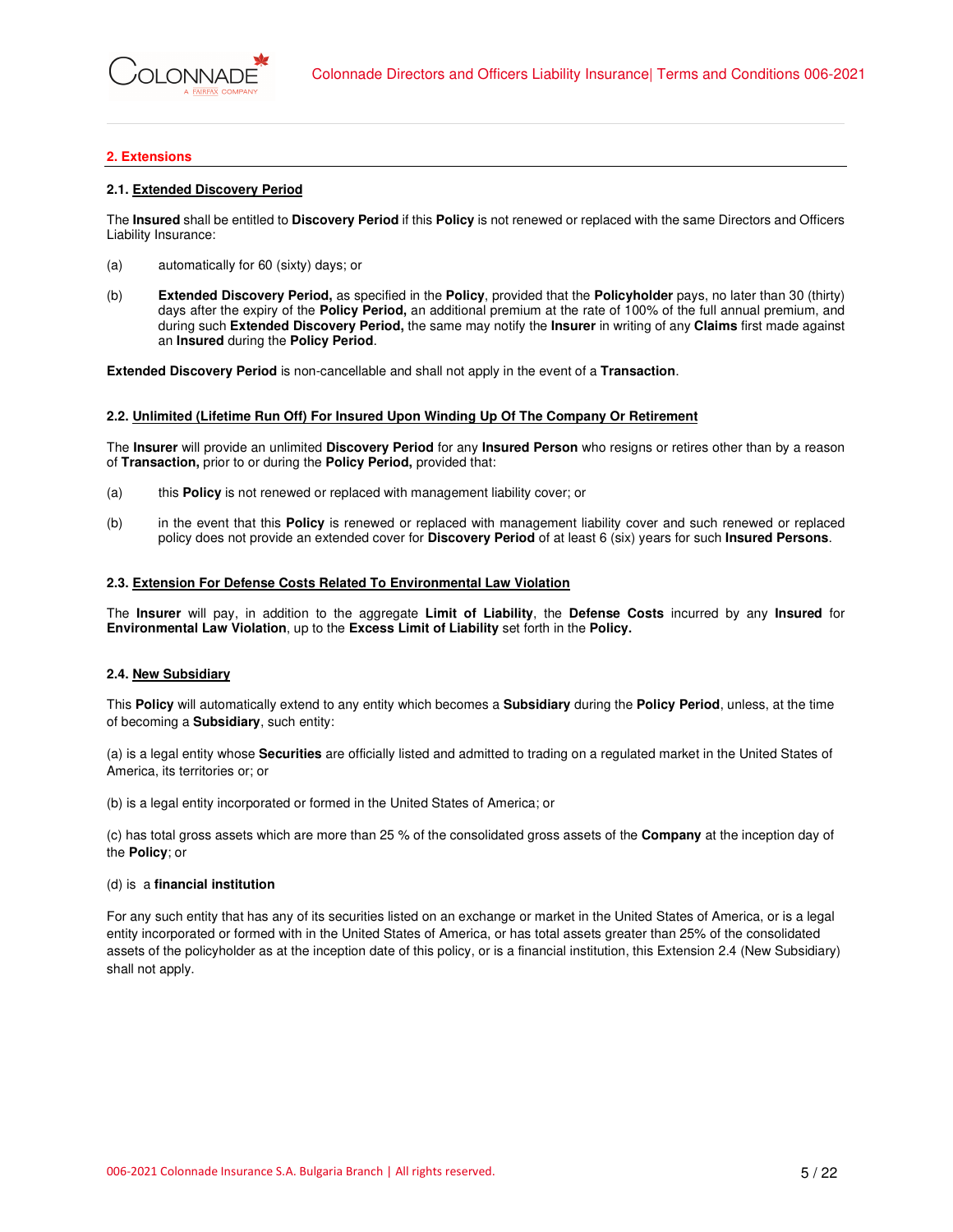# **3. Definitions**

# **3.1. Insurer:**

Colonnade Insurance S.A. – Bulgaria Branch, branch of Colonnade Insurance S.A, company registered in Luxembourg. Registered Office: 20, rue Eugène Ruppert, L-2453 Luxembourg, The Grand Duchy of Luxembourg.

#### **3.2. Policyholder:**

The legal entity indicated in the **Policy** that takes out the insurance policy.

#### **3.3. Company:**

- 3.3.1. The **Policyholder**;
- 3.3.2. **Subsidiary.**

# **3.4. Insured**

- 3.4.1. The **Company**, but only in respect of **Securities Claim;**
- 3.4.2. Any natural person who was, is or during the **Policy Period** becomes:
- 3.4.2.1. a director or officer, but not an external auditor or insolvency administrator of the **Company**;
- an employee of the **Company**:

(a) a holder of managerial or supervisory position in the **Company**;

(b) against whom a **Claim** is brought alleging an **Employment Practice Violation**; or

(c) named as responsible along with a director of the **Company** with respect to a **Claim** in which such employee is alleged to have participated or assisted in the commission of a **Wrongful Act**;

- 3.4.2.3. a prospective director named as such in any listing prospectus issued by the **Company;**
- 3.4.2.4. an **Outside Entity Director**;

# 3.4.2.5. a **Senior Accounting Officer**,

but only when and to the extent that such **Insured** is acting for and on behalf of the **Company** in any of the capacities referred to in 3.4.2.1 to 3.4.2.2.

- 3.4.3. Natural person who is:
- 3.4.3.1. a spouse or domestic partner (concubinage); or
- 3.4.3.2. a heir, legal representative or guardian in the event of death or interdiction,of an **Insured** for **Wrongful Acts** of such **Insured**.

# **3.5. Subsidiary:**

Any entity other than any **financial institution** and/or other than any company of whose issued share capital is offered to the public or otherwise traded on a recognised exchange in the United States of America in which the **Policyholder** either directly or indirectly - through one or more other entities – has or acquires the legal right to:

3.5.1. nominate and appoint the majority of the composition of the management board or supervisory body;

3.5.2. control more than half of the shareholder or equity voting power; or

3.5.3. hold more than half of the share capital, before or on the inception date of the **Policy** and for the purposes of Extension referred to in Section 2.4 New Subsidiary during the **Policy Period**.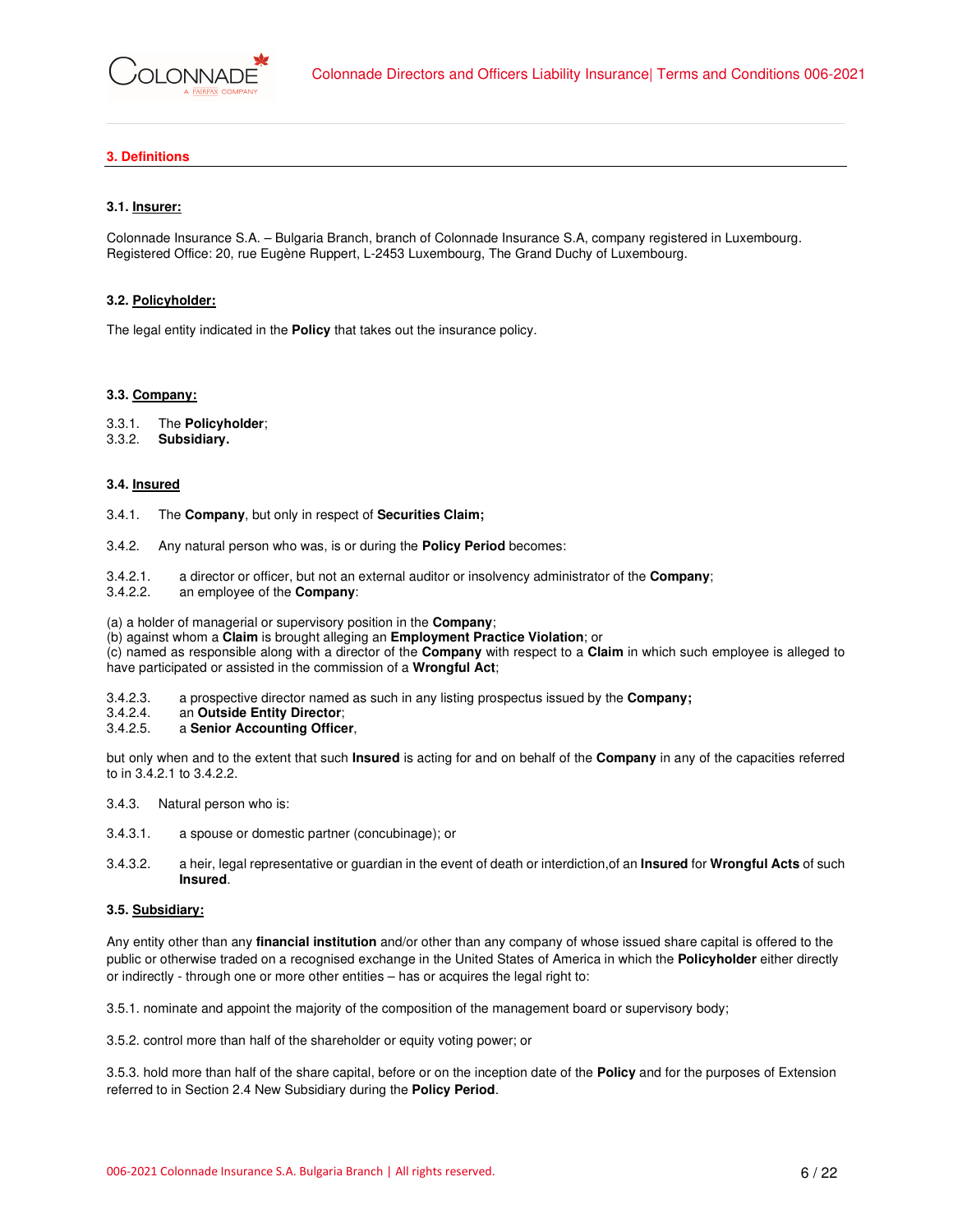# **3.6. Claim:**

# 3.6.1.

- (a) a written demand; or
- (b) a civil, administrative or arbitration proceeding or mediation, including any counter-claims seeking compensation or other legal remedy; or
- (c) a criminal proceeding; or
- (d) any proceedings with respect to an **Employment Practice Violation,** made or brought against an **Insured** alleging a **Wrongful act**;
- 3.6.2. a **Securities Claim**;
- 3.6.3. an **Investigation** with respect to an **Insured**;
- 3.6.4. **Extradition proceedings**;
- 3.6.5. **Proceedings related to Insured's assets and liberty expenses;**
- 3.6.6. a **Regulatory Crisis Event**.

# **3.7. Extended discovery period:**

A period specified in the **Policy** immediately following the expiration of the **Policy Period**, provided that the **Policyholder** pays, no later than 30 (thirty) days after the expiry of the **Policy Period**, an additional premium at the rate of 100 % of the full annual premium and during such **Extended Discovery Period**, the same may notify the **Insurer** in writing of any **Claims** first made during such period:

- 3.7.1. for a **Wrongful Act** occurred before the expiry of the **Policy Period**; or
- 3.7.2. in the case of **Investigation**, **Regulatory Crisis Event**, **Extradition Proceedings** or **Proceedings related to Insured's Assets and Liberty Expenses**, matters which occurred or arose prior to the expiry of the **Policy Period**.

#### **3.8. Loss:**

An amount which the **Insured** is legally liable to pay resulting from a **Claim** made against an **Insured**, including **Defense Costs** incurred as a result of award of damages (including aggravated damages), due to award of costs or settlements (including claimant's legal costs and expenses), interest accrued for the period until the entry into force of a judgment or multiple damages award. Enforceability of this paragraph for determining indemnifications shall be governed by the most favorable applicable law.

The term **Loss** shall also include **Investigation Costs, Expenses Related to Assets and Liberty expenses, Investigation costs for a crisis event, Prosecution costs, Public relation expenses** and **Extradition costs** and any amounts which are subject to cover under the extensions of this **Policy**.

**Loss** shall not include:

- Tax liabilities, except where an **Insured**, natural person bear personal liability for non-payment of the **Company**'s corporate tax**;**
- employment-related benefits or remuneration of any **Insured**;
- civil, criminal or administrative fines or penalties; or
- amounts which are uninsurable.

# **3.9. Non-indemnifiable loss:**

**Loss** of an **Insured** that the **Company** is unable to indemnify due to any legislative prohibition.

# **3.10. Regulatory crisis event:**

- 3.10.1. a raid on or on-site visit to the **Company** during the **Policy Period** by an **Official body** that involves the production, review, copying or confiscation of documents or interviews of any **Insured**;
- 3.10.2. a public announcement relating to 3.10.1 above; or
- 3.10.3. the receipt of a formal notice sent from an **Official body** during the **Policy Period**, which legally obliges the **Insured** to produce documents to or answer questions by or attend interviews with that **Official Body**.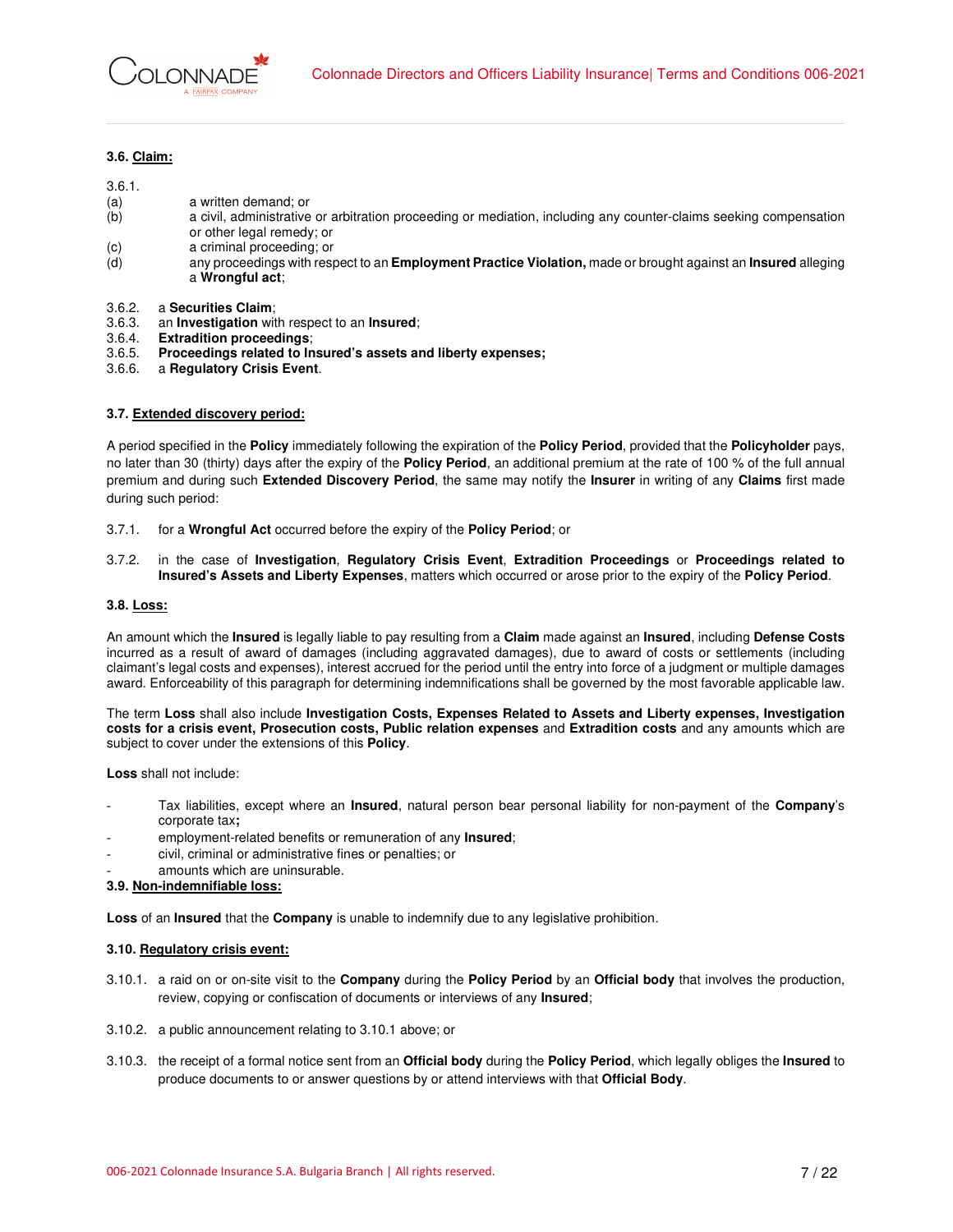

# **3.11. Policy period:**

The period from the inception date to the expiry date specified in the **Policy**.

# **3.12. Continuity date:**

An earlier date referred to in the policy from which the **Insurer** shall be liable for **Claims** due to events occurred prior to the inception date of the policy, but the **Claims** for such events shall be made after the specified **Continuity Date**.

# **3.13. Limit of liability:**

An amount specified in the policy up to which the **Insurer** shall be liable for any **Loss** (for all covers in the aggregate) arising out from **Claims** first made against an **Insured** and duly reported to the **Insurer** within the **Policy period** and the **Extended discovery period** (if applicable), whereas the limit of liability applicable to the **Discovery period** is a part of, rather than in addition to the limit of liability applicable to the policy **period**.

# **3.14. Excess limit:**

The amount specified in the **Policy** that applies to the **Insured** through a cover or extension of this **Policy** when:

#### 3.14.1. the **Limit of liability**;

- 3.14.2. all other applicable management liability insurance whether specifically provided as additional limit over the **Limit of liability** of the **Policy** or not; or
- 3.14.3. all other indemnification for **Loss** provided to such **Insured,**

have all been exhausted.

# **3.15. Wrongful act:**

- 3.15.1. with respect to any **Insured:**
- (a) any actual or alleged: act, error or omission; breach of duty; inequitable conduct; misstatement; misleading statement; breach of warranty of authority by an **Insured** in his/her capacity of a member of management or supervisory body or an employee; or any other act (omission) for which a claim is made against the **Insured**, a natural person, only because of his/her capacity of a member of management or supervisory body, or of employee; or
- (b) an **Employment Practices Violation**; or
- (c) any actual or alleged act, error or omission that forms the basis of or is connected to or that results in violation of legal obligations for accounting of public companies, for the independent audit of such companies or for disclosure of information concerning public companies established anywhere in the world and/or securities subject to public offering; including any such violation in connection with:

- audit committee service;

- reporting or disclosure requirements regarding companies and/or securities subject to public offering;

- conflict of interest between a member of a management or supervisory body, senior accounting officer or a person holding a management or supervisory position in a public company and between a person conducting independent financial audit of the public company;

3.15.2. with respect to any **Legal Counsel:** any act, error or omission of an **Legal Counsel** in the rendering or failure to render professional legal services to the **Company**, but solely in his/her capacity as such. The term **Wrongful Act** shall not mean any act, error or omission in connection with activities of an **Legal Counsel**:

- (a) which are not related to such **Legal Counsel's** employment with the **Company**;
- (b) which are not rendered on behalf of the **Company** at the **Company'**s request; or
- (c) which are performed by the **Legal Counsel** for other persons for a fee.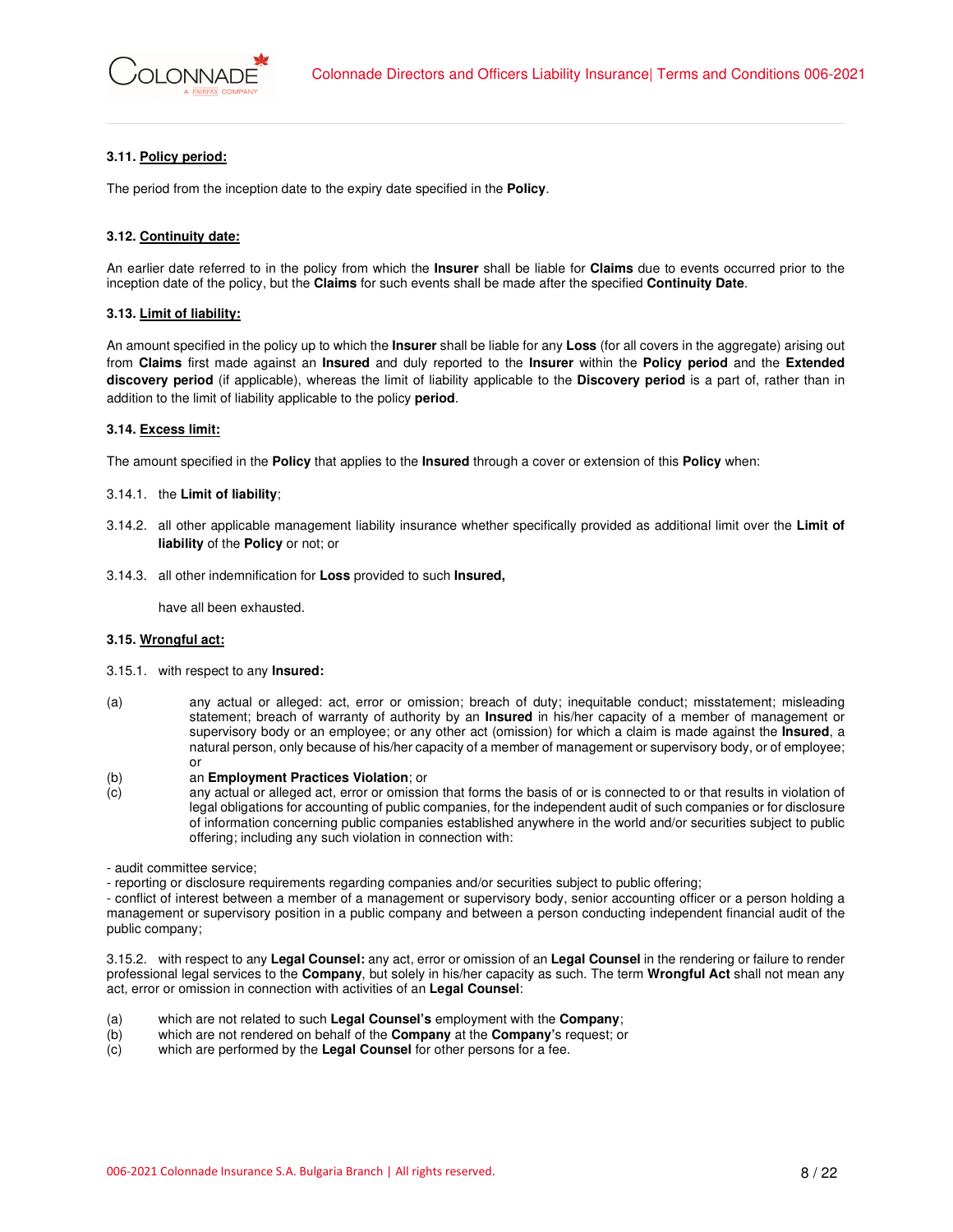#### **3.16. Bodily injury and/or property damage:**

Bodily injury, illness, disease, death or emotional distress, or damage to, destruction, impairment or loss of use of any property.

#### **3.17. Corporate manslaughter:**

A gross breach of duty of care causing an industrial or workplace death of a person.

# **3.18. Official body:**

Any state regulator, government body, government agency, official trade organization or any other body that is empowered by statute to exert control over the affairs of the **Company** or any **Insured**.

#### **3.19. Outside entity:**

Outside company means any entity other than

#### (a) a **subsidiary**, or

(b) an entity is not incorporated, domiciled or has its securities listed on a security exchange or market within the United States of America, or

#### (c) a **financial institution.**

#### **3.20. Outside entity director:**

A natural person who did or does, or during the **Policy period** begins to serve at the specific request or direction of the **Company**, as a director or officer holding an equivalent position in an **Outside entity**.

#### **3.21. Retention:**

The amount (in percentage or fixed) specified in the **Policy** which shall be paid by the **Insured** and represents his/her part of the liability for damage in case of an insured event.

#### **3.22. Transaction:**

Any one of the following events:

- 3.22.1. the **Policyholder** consolidates with or merges into, or sells all or a majority of its assets to any other person or entity, or group of persons and/or entities acting in concert, resulting in the extinction of the **Policyholder** as an independent legal entity; or
- 3.22.2. any natural person or entity, or natural persons or entities acting in concert (other than a **Subsidiary**) which acquire the **Policyholder** as their **Subsidiary**;
- 3.22.3. insolvency, liquidation or other similar proceedings are instituted against the **Policyholder.**

#### **3.23. Senior accounting officer:**

Director or an officer of the **Company** holding a management or supervisory position, responsible for accounting.

#### **3.24. US claim:**

Any claim which is brought, filed or maintained within the jurisdiction of, or based upon any laws of the United States of America, their states, administrative units, its territories or possessions.

# **3.25. Legal counsel:**

A person who is licensed to practice law and who is employed or was employed at the time of a **Wrongful act** as a **Legal Counsel** of the **Company**.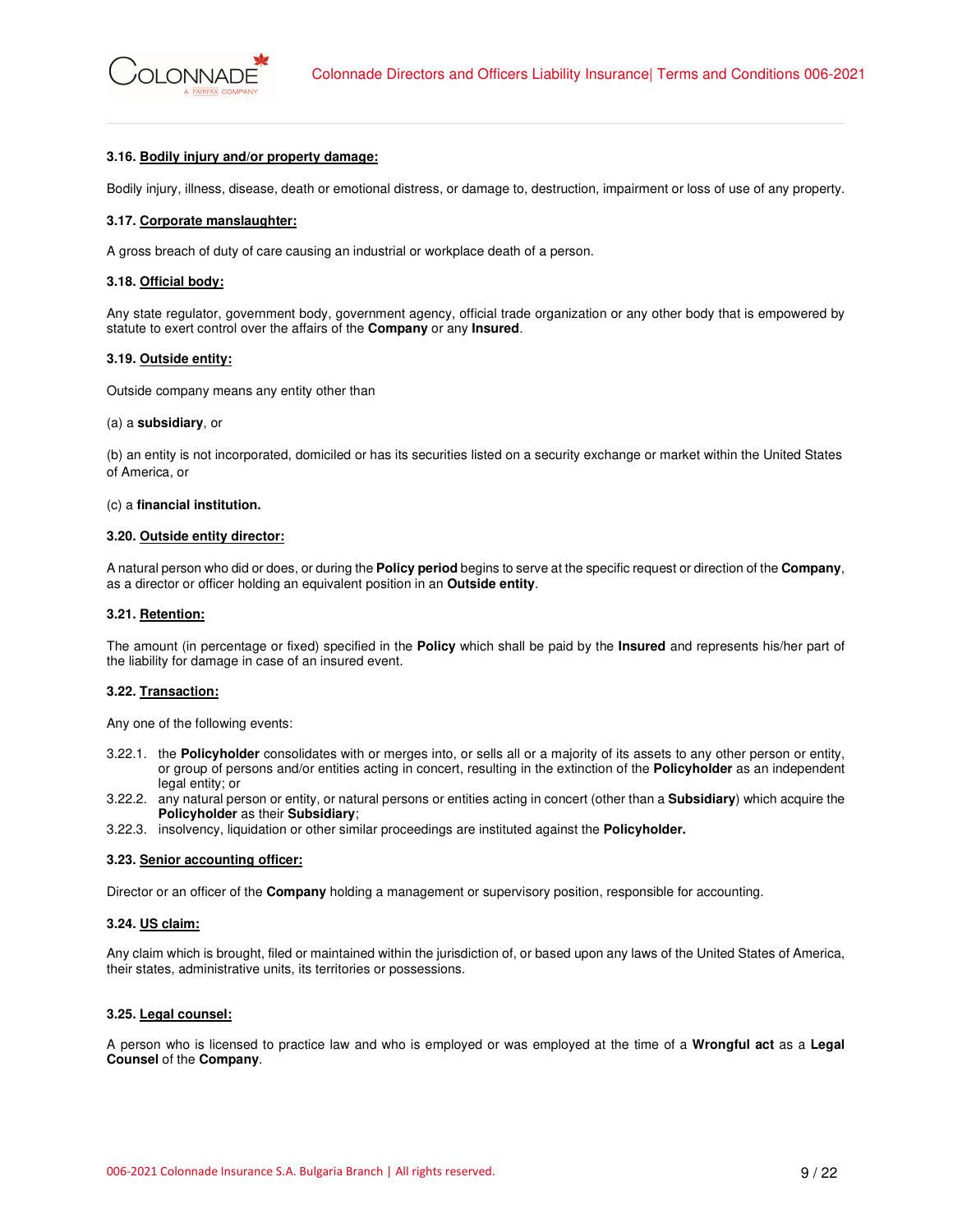# **3.26. Extradition proceeding:**

Any extradition proceeding against an **Insured,** including any appeal, judicial review applications challenging the designation of a territory for the purposes of extradition law, any challenge or appeal of any extradition decision by the responsible governmental authority, or any applications of the European Court of Human Rights or similar court.

# **3.27. Environmental pollution:**

The actual, alleged or threatened discharge, dispersal, release or escape of pollutants (as defined by local applicable legislation), including greenhouse gases; or any regulator direction or request test for, monitor, clean-up, remove, treat, detoxify or neutralize pollutants (as defined by applicable local legislation), including greenhouse gases.

# **3.28. Securities:**

Documents (common voting shares in material form) or electronic records (book-entry shares) with certain requisites having an issuer and that are issued as registered or to a bearer in order to materialize transferable rights related to participation with a particular nominal value in the capital of a joint stock company or limited partnership with shares, or related to participation in debt issued by joint-stock company in the capacity of its lender.

# **3.29. Securities claim:**

Any claim other than an administrative proceeding against or **Investigation** of the **Company** made against a certain **Insured**:

3.29.1. alleging a violation of legislative instruments regulating **Securities**, the purchase, sale, offer or solicitation of an offer to purchase or sell **Securities**, or any registration relating to such **Securities**:

- (a) brought by any person or entity alleging, arising out of, based upon or attributable to the purchase or sale or offer or solicitation of an offer to purchase or sell any **Securities** of the **Companies**; or
- (b) brought by a holder of **Securities** of the **Company** with respect to such **Security** holder's interest in issue of **Securities** of the **Company**; or
- 3.29.2. brought on behalf of the **Company** by a **Security** holder of the same**.**

Notwithstanding the foregoing, the term **Securities Claim** shall include an administrative proceeding against the **Company** that meets the requirements of subsection 3.30.1, but only if and only during the time that such proceeding is also commenced and continuously maintained against an **Insured**.

**Securities claim** shall not include any **claim** by a director or employee of a **company** alleging, arising out of, based upon or attributable to the loss of, or the failure to receive or obtain the benefit of any **securities** (including any warrants or options).

# **3.30. Employment practices violation:**

any actual or alleged act, error or omission with respect to any employment or prospective employment of any past, present, future or prospective employee or **Insured** of a **Company** or **Outside Entity**.

# **3.31. Violation of environmental laws:**

Any **Claim** based upon, arising out of or attributable to **Environmental pollution,** if and to the extent that such **Claim** is: (a) a **Securities claim**; or (b) is against an **Insured** for **Wrongful acts** in connection with misrepresenting or failing to disclose information as governed by any statutory instrument under a legislation regulating **Environmental Pollution**.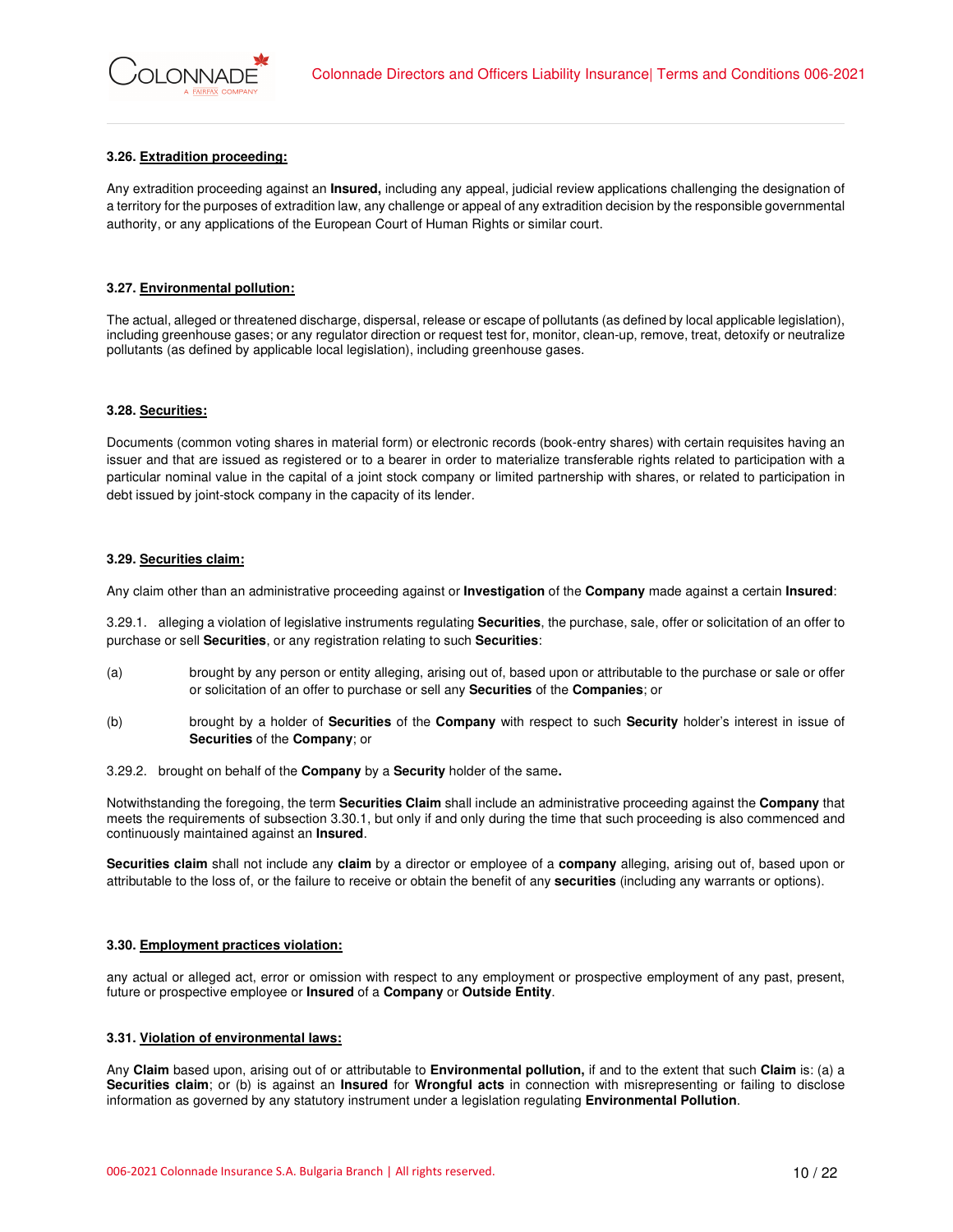# **3.32. Investigation:**

Any proceeding duly initiated, examination, investigation or collecting data regarding the affairs of a **Company, Outside Entity** or **Insured** of the **Company** or an undertaking in particular (but not being a part of complete research of any branch of business):

- 3.32.1. by an **Official body** once an **Insured**:
- (a) is required to attend before, produce documents to, answer questions by or attend interviews conducted by the **Official body**; or
- (b) is identified in writing by the **Official body** as a person who shall attend a meeting, be present at an examination or a hearing;
- 3.32.2. by an **Official body** after the service of institution of proceedings against an **Insured**.

An **Investigation** shall be deemed to be first made when the **Insured** is first so identified as a person subject to **Investigation**, received notice or the above duties are imposed upon him/her.

# **3.33. Investigation Costs:**

The reasonable fees, costs and expenses incurred by or on behalf of an **Insured** for the principal purpose of representing the **Insured,** after obtaining the **Insurer's** prior written consent, of any legal advisor retained in connection with an **Investigation** by or on behalf of the **Insured**.

# **3.34. Investigation Costs For A Crisis Event:**

The reasonable fees, costs and expenses incurred by the **Insured:** 

3.34.1 in retaining legal advisors; or

3.34.2 to prepare a report/legal opinion (and any supplementary reports/legal opinions as necessary) for an **Official body**, in response to a **Regulatory Crisis Event**.

# **3.35. Public Relations Expenses:**

The reasonable fees, costs and expenses incurred by an **Insured**, with the **Insurer's** prior written consent, of public relations consultants retained by the **Insured** for the purpose of mitigating the adverse effect or potential adverse effect on that **Insured**'s reputation with regard to a **Claim** or **Investigation** covered by the insurance.

# **3.36. Expenses Related To Assets And Liberty Expenses:**

3.36.1. Reasonable fees, costs and expenses incurred, with the **Insurer**'s prior written consent, by an **Insured Person** to defend any **Proceedings Related to Insured's Assets and Liberty expenses**.

3.36.2. With respect to subsection .3.37.2 only the expenses detailed below shall be paid directly by the **Insurer** to a third-party service provider in the event of an order from any **Official Body** for confiscation, assumption of ownership and control, suspension or freezing of rights of ownership over real property or personal assets of an **Insured**:

- (a) Schooling cost for dependant non-adults;
- (b) Monthly primary housing mortgage payments or renting cost;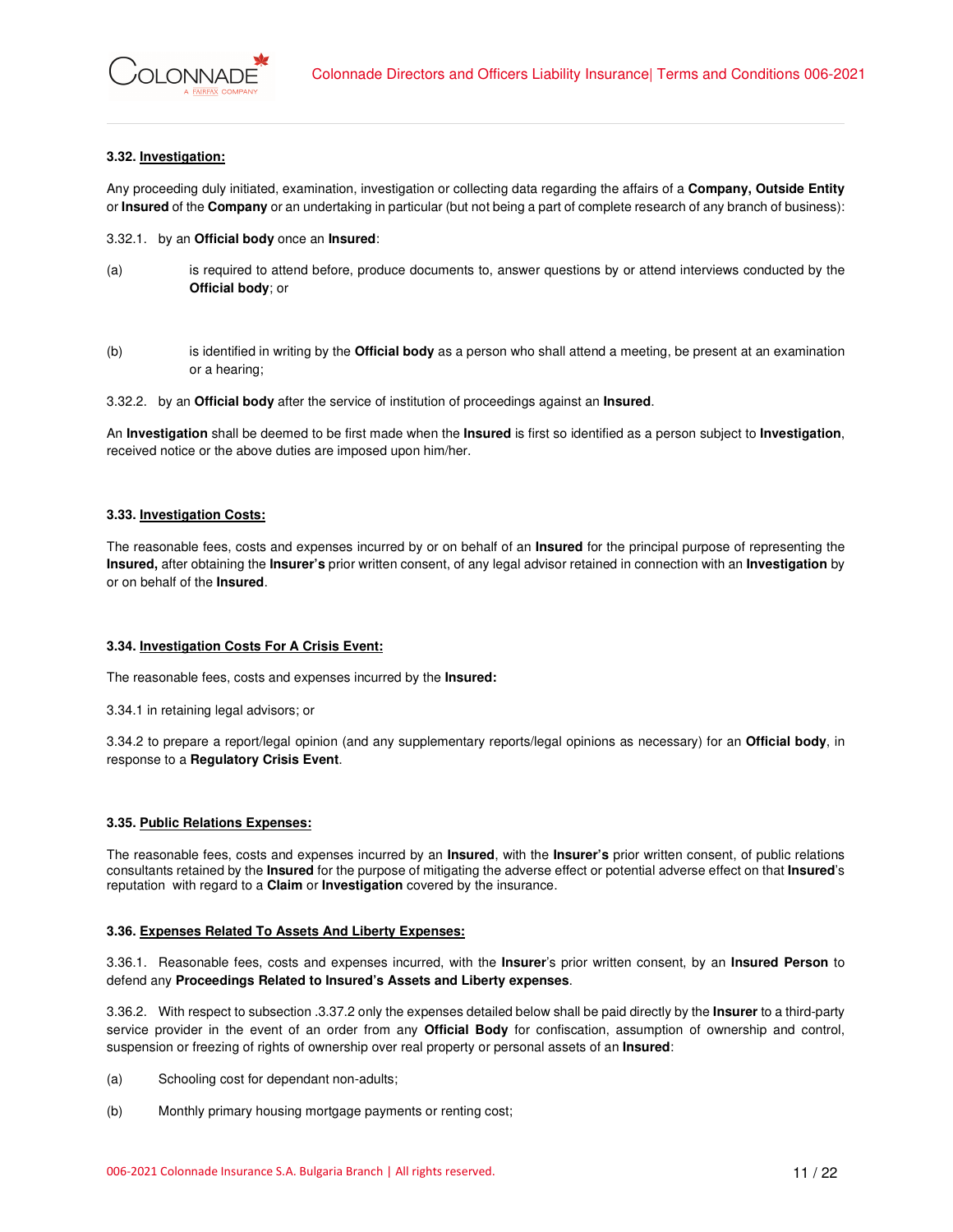- **ONNADE**
- (c) Utilities cost, including and limited to private water, gas, electricity, phone and internet services; or
- (d) Personal insurance premiums, including and limited to Life, Accidents, Medical Assistance and Health policies.

Provided: (1) these services were contracted by the **Insured** prior to such order and are payable by such **Insured**; (2) this cover of the amount is limited to 60.000 Euros per **Insured** and to 200 000 Euros in the aggregate for the entire **Policy Period**; and (3) this cover will first be available 30 (thirty) days after an order from an **Official Body** and until the **Insured** has obtained his/her revocation of rights or until expiry of 12 (twelve) months, whichever comes first.

**Expenses Related to Assets and Liberty Expenses** shall not include the remuneration of any **Insured** or other expenses of the **Company**.

# **3.37. Proceedings Related To Insured's Assets And Liberty Expenses:**

Any proceeding brought against an **Insured** by an **Official Body** seeking:

- 3.37.1. to disqualify an **Insured** from holding an office as a director or officer;
- 3.37.2. confiscation, assumption of ownership and control, suspension or freezing of rights of ownership of real property or personal assets of an **Insured**;
- 3.37.3. a charge over real estate property or personal assets of an **Insured**;
- 3.37.4. a temporary or permanent prohibition on an **Insured** from holding the office of or performing the function of a director or officer;
- 3.37.5. a restriction of an **Insured**'s liberty to a specified domestic residence or an official detention;
- 3.37.6. deportation of an **Insured** following revocation of otherwise proper, current and valid immigration status for any reason such **Insured'**s conviction of a crime.

# **3.38. Bail Bond:**

Payment (but not additional collateral) for any bond or other financial instrument issued to guarantee **Insured**'s contingent obligation for a specified amount arising out of a covered judgment or required by a court hearing a **Claim**.

# **3.39. Defense Costs:**

3.39.1. Reasonable fees, costs and expenses incurred, with the **Insurer**'s prior written consent, by or on behalf of an **Insured**  after a **Claim** is made, in the investigation, defense, settlement or appeal of such **Claim**; and

3.39.2. Reasonable fees, costs and expenses incurred, with the **Insurer**'s prior written consent, of accredited experts, retained through defense counsels to prepare an expert evaluation, report, assessment, diagnosis or rebuttal of evidence in connection with the defense of a covered **Claim**.

**Defense Costs** unconditionally include reasonable costs and expenses incurred by any **Insured** for counsels within their home jurisdiction to interpret and apply advice received from counsels in another jurisdiction in response to any **Securities Claim** in such foreign jurisdiction.

**Defense Costs** shall not include expenses for remuneration of any **Insured** or other expenses of the **Company**.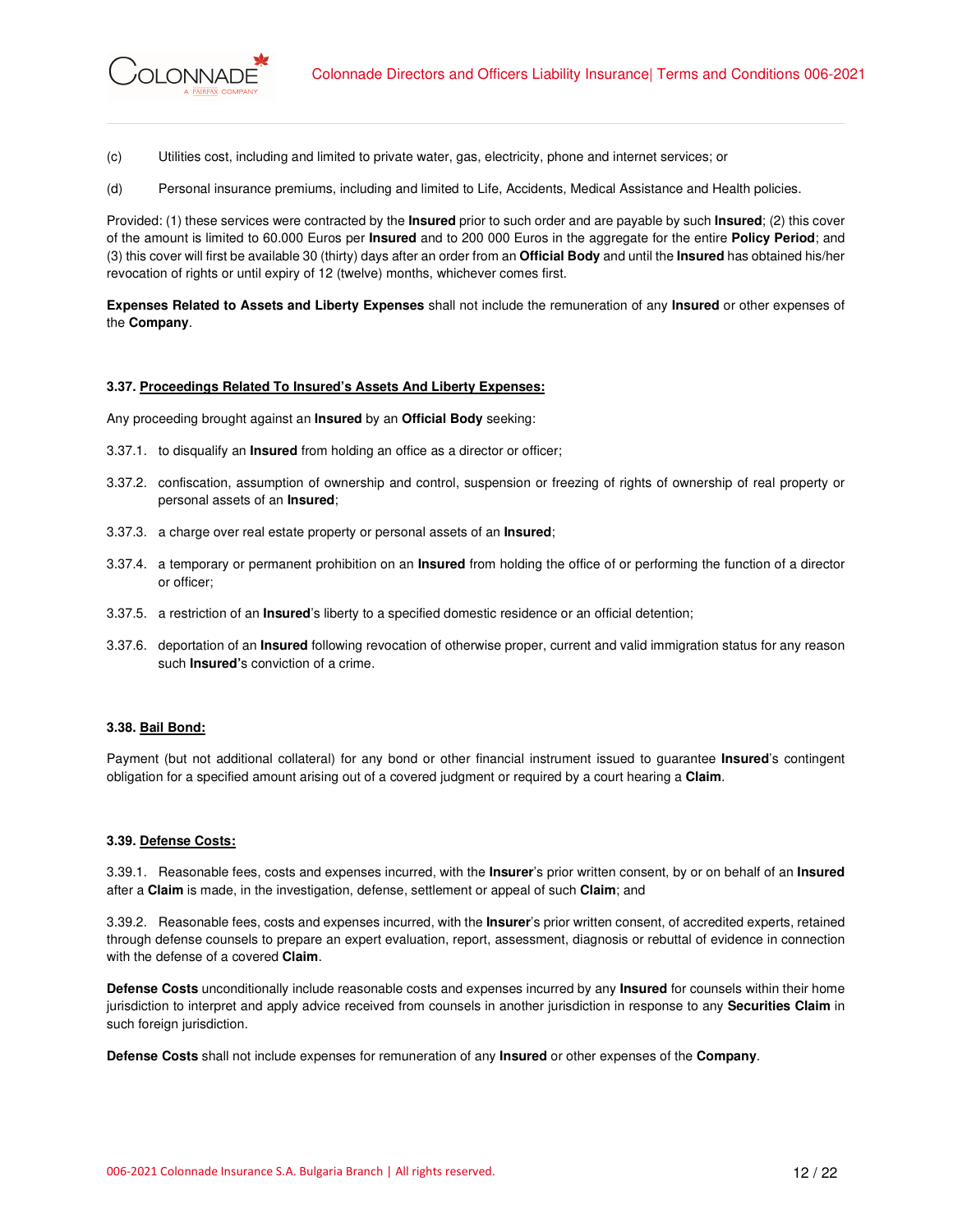# **3.40. Extradition Costs**

Reasonable fees, costs and expenses incurred by any **Insured** with respect to:

- 3.40.1. any **Extradition Proceeding**; and
- 3.40.2. (a) an accredited counselor or tax advisor, retained by the **Insured** directly in connection with an **Extradition Proceeding,** brought against such **Insured**; and
	- (b) public relations consultants retained by the **Insured** with the **Insurer**'s prior written consent in connection with an **Extradition Proceeding.**

# **3.41. Policy:**

The written document in which individual conditions of insurance are stipulated and that is signed by the **Insurer** and the **Policyholder**.

# **3.42 Financial Institutions:**

Financial institutions mean:

a) Banks (w/o limitations, i.e., such as any deposit taking and loan issuing institution, universal banks, investment banks, national banks, central banks, government reserve banks).

b) (Re) Insurers/ (Re) insurance companies.

c) Investment firms, securities firms, broker dealers, stock brokers, asset/wealth/investment/fund managers, investment/fund advisors, funds, trusts and private equity firms.

d) Infrastructure companies such as stock exchanges, clearing and settlement systems, depositories and financial administration companies.

e) Any other financial service provider being involved in the trading of or advice in connection with securities.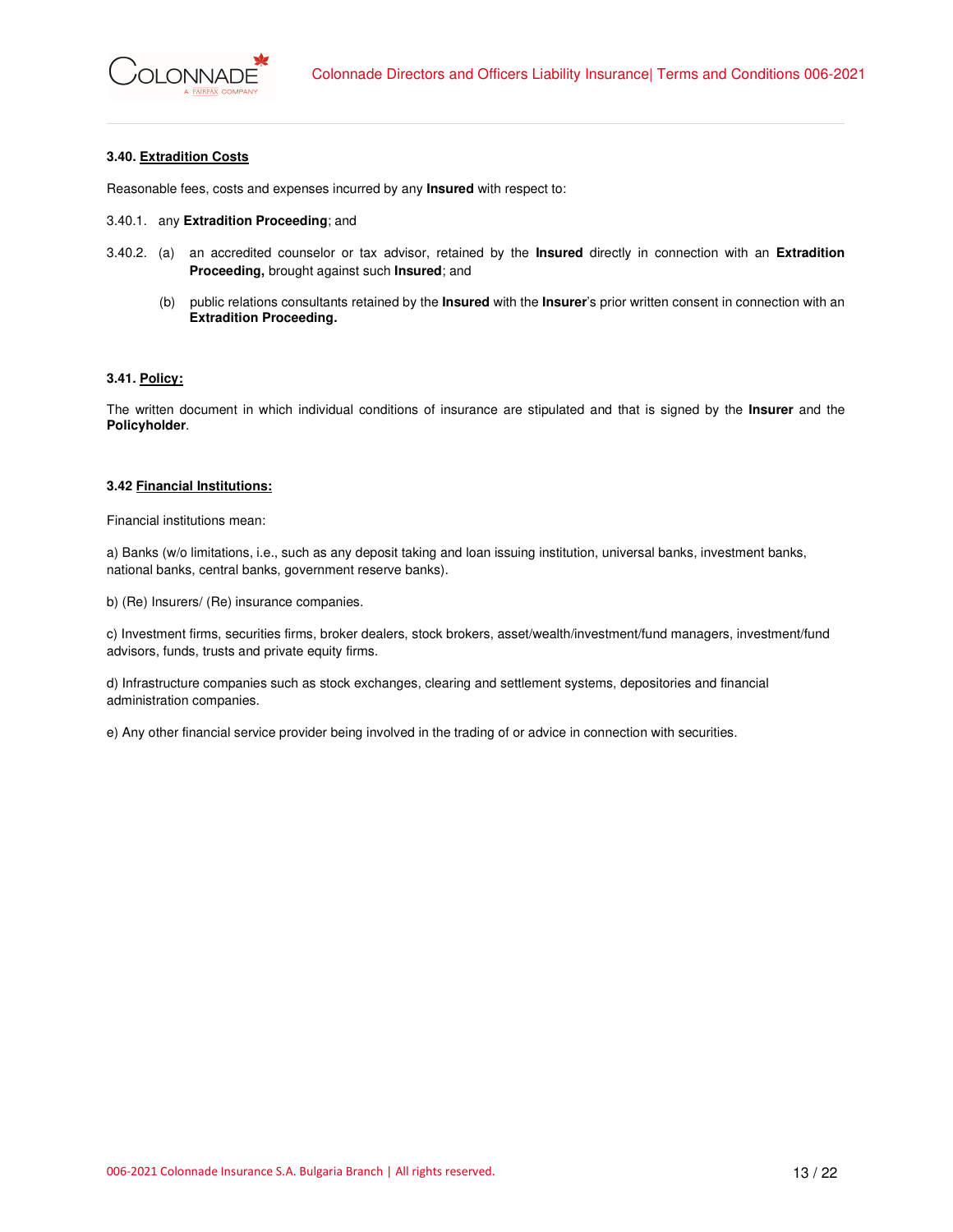

# **4. Exclusions**

The **Insurer** shall not be held liable to pay indemnifications related to any **Claim** and/or **Loss** resulting from:

# **4.1. Conduct:**

arising out of, based upon or attributable to:

- 4.1.1. the gaining of profit or advantage to which the **Insured** is not legally entitled; or
	- 4.1.2. deliberately committing of any act constituting a criminal act (including any fraud) or any actual dishonest, fraudulent, or malicious act of an **Insured** or wilful damage, deliberate violation of law, regulation, resolutions, authorities by an Insured,which is established by final adjudication of a competent authority, judicial or arbitral tribunal against any **Insured** or by any duly written admission by an **Insured**.

For the purposes of determining the applicability of this exclusion, the conduct of any **Insured** shall not be imputed to any other **Insured**.

#### **4.2. Prior / pending litigation, known claims, facts and circumstances**

4.2.1 directly or indirectly arising out of the circumstances underlying any **claim** or any legal, administrative or regulatory proceedings against the **insured** first made or commenced prior to the **continuity date**; or

4.2.2 directly or indirectly arising out facts, which have already been known by the I**nsured** at the time of the **continuity date** or directly or indirectly arising out circumstances which might reasonably be expected to produce a **claim** which have already been known by the insured at the time of the **continuity date**

# **4.3. Bodily Injury And Property Damage**

**Bodily Injury** and/or **Property Damage** provided that no **Claim** for emotional distress or mental anguish shall be excluded with respect to an **Employment Practice Violation.** 

This exclusion shall not apply to subsection 1.5 – **Bodily Injury and Property Damage Defense Costs** or subsection 1.6 – **Corporate Manslaughter Defense Costs.** 

# **4.4. US Claims Brought By An Insured**

Any **US Claim** which is brought by or on behalf of any:

4.4.1. **Insured**; or

# 4.4.2. **Outside Entity** in which an **Insured** serves or served as an **Outside Entity Director**.

This exclusion shall not apply to:

# (a) **Claims** against an **Insured**:

- pursued by any **Security** holder or member of a **Company** or **Outside Entity**; whether directly or indirectly, or pursued as a class action; and that **Claim** has not been brought with the voluntary (rather than legally required) intervention, assistance or active participation of any director or officer of a **Company** or any **Outside Entity Director** other than a director or officer, or **Outside Entity Director** engaged in official **Investigations**;

# - for any **Employment Practice Violation** brought by any other **Insured**;

- pursued by an **Insured** for the purpose of obtaining an indemnification, if the **Claim** directly results from another **Claim** otherwise covered under this **Policy**;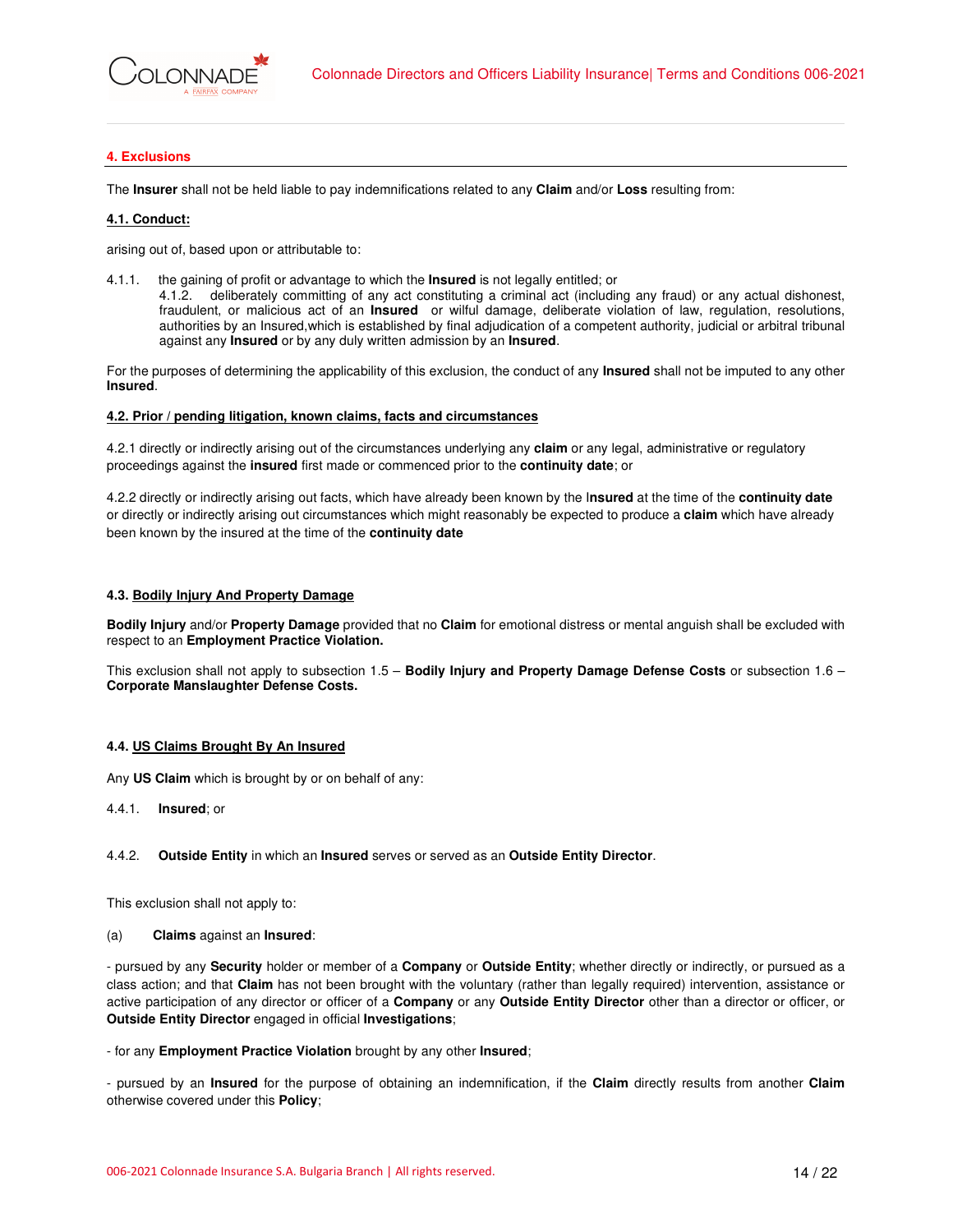- pursued by any past director, officer or employee of either a **Company,** or **Outside Entity**;

- pursued by an insolvency administrator or liquidator of a **Company** or **Outside Entity,** either directly or indirectly on behalf of a **Company** or **Outside Entity**; or

- pursued by an **Insured** engaged in any protected activity within the meaning of the applicable US legislation.

(b) **Defense Costs** of an **Insured**.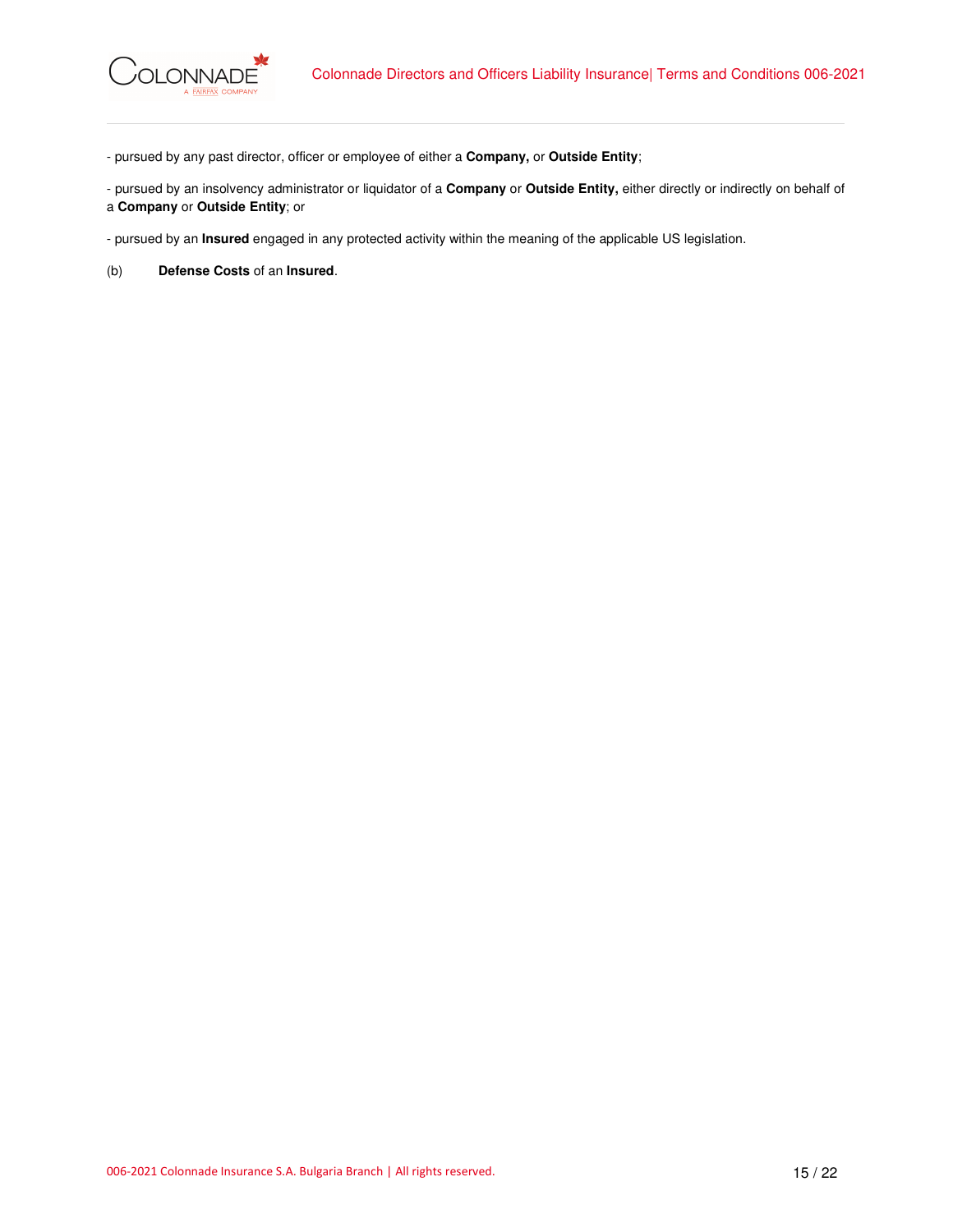# **5. Claims**

#### **5.1. Reporting Of Claims and Circumstances**

The Covers provided under this **Policy** are provided solely with respect to **Claims** first made against or by an **Insured** during the **Policy Period** or applicable **Discovery Period**, or which are accepted as such in accordance with Section 5.2 - **Related Claims or Circumstances**, only if such **Claims** have been reported to the **Insurer** as soon as practicable, after the **Policyholder** becomes aware of such **Claims**, but in any events no later than:

- (a) during the **Policy Period** or applicable **Discovery Period**; or
- (b) within 60 (sixty) days after the end of the **Policy Period** or the applicable **Discovery Period**, provided that the **Insurer** is notified within 60 days after such **Claims** were first made.

Any **Insured** may, during the **Policy Period**, notify the **Insurer** of any circumstances which are expected to give rise to **Claims**. The notice must include the reasons for which that **Claim** is expected to be made, and full relevant particulars, such as dates, **Wrongful Acts** (if any) and information about the potential **Insured** and claimants concerned. All notifications relating to **Claims** or circumstances must be sent to the **Insurer** in writing.

#### **5.2. Related Claims Or Circumstances**

If notice of a **Claim** or circumstance is given as required by this **Policy**, then any subsequent **Claim**, arising out of, based upon or attributable to the facts or acts, errors or omissions alleged in that **Claim**, or notice of circumstances, shall be deemed to have first been made at the same time as that **Claim** was first made or notice of circumstance was first reported, and reported to the **Insurer** at the time the required notices were first provided.

Any **Claims** arising out of, based upon or attributable to (a) the same or similar originating cause or a **Wrongful Act**, (b) the same circumstance or **Transaction** or a number of circumstances or **Transactions** involving similar grounds, (c) a series of continuous, repeated, related or connected **Wrongful Acts** or (d) the same or similar originating causes or **Wrongful Acts**  involving a number of circumstances or **Transactions**, whether or not committed by more than one **Insured**, and whether directed to or affecting one or more person or entity, shall be considered a single **Claim** for the purposes of this **Policy**.

# **5.3. Defense And Settlement**

Any **Insured** shall at their own cost render all reasonable assistance to and cooperate with the **Insurer** in respect to investigation, defense, settlement or appeal of any **Claims** or circumstances, and provide the **Insurer** with all relevant information pertaining to any **Claim** or circumstance, as the **Insurer** may reasonably require. In case that a **Claim** is made, each **Insured** shall take reasonable steps to reduce or diminish any **Loss**.

The **Insured** shall have the obligation to defend and contest any **Claims** made against him/her. The **Insurer** shall be entitled to participate fully in the defense and in the negotiation of any settlement that involves or appears reasonably likely to involve the **Insurer**.

The **Insurer** may estimate, depending on any potential conflict of interest between **Insured**, whether the retention of separate legal representation is reasonable and necessary.

If a **Claim** is made against an **Insured**, the **Insurer** shall have no duty or obligation to communicate with any other **Insured** or the **Policyholder** in relation to that **Claim**.

The respective **Insured** or **Policyholder** shall reimburse the **Insurer** for any payments, which are subsecuently determined not to be covered by the **Policy**.

# **5.4 Consent**

The **Insured** shall not admit or assume any liability, enter into any settlement agreement or consent to any judgment, or incur any costs and expenses (except with respect to Cover 1.7 – **Emergency Expenses**) without the prior written consent (which shall not be unreasonably delayed or withheld) of the **Insurer**. Only liabilities, settlements, judgments, costs and expenses, which have been consented to by the **Insurer,** and only those **Claims**, defended in accordance with this **Policy** shall be recoverable as **Loss** under this **Policy**.

Where there is a dispute between the **Insured** and the **Insurer** as to whether a **Claim** should be settled or should continue to be defended, the **Insurer**, at its sole discretion, shall decide on the necessary actions to be taken.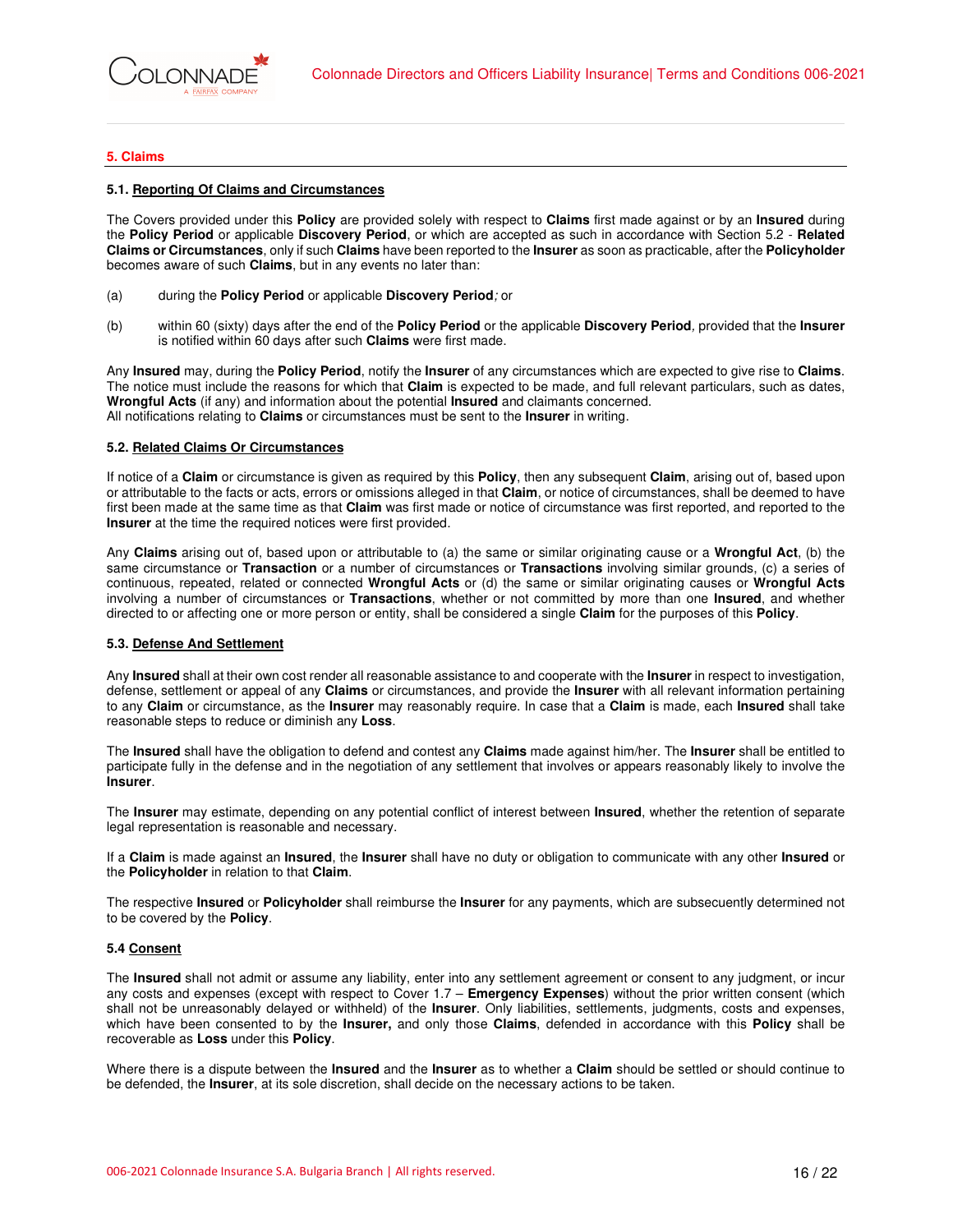# **5.5. Allocation**

The **Insured** will be liable only for a **Loss** derived exclusively from a covered **Claim**. If a **Claim** involves both, covered and uncovered matters or persons under this **Policy**, then the **Insured** and the **Insurer** shall make reasonable efforts to determine a fair and equitable allocation of **Loss**, covered under this **Policy**, taking into account the legal and financial exposures, and the relative benefits obtained by the relevant parties.

# **5.6. Payment Of Costs**

The **Insurer** will advance all covered costs and expenses immediately after sufficiently detailed invoices for those costs and expenses are received and accepted for payment by the same.

# **5.7. Order Of Payments**

The **Insurer** will pay **Loss**, covered under this **Policy** in the order in which such **Loss** is presented to the **Insurer** for payment. Should the **Insurer,** at its sole discretion, determine that the **Limit of Liability** will not be sufficient to cover all such **Loss**, the **Insurer** shall pay **Loss** in the following order:

- 
- 5.7.1. **Loss** of **Insured** for which the **Company** has not indemnified the **Insured**; 5.7.2. with respect to the **Limit of Liability**, the **Insurer** may, at its sole discretion, request the **Policyholder** to specify in writing the order and the amounts in which **Loss** is to be discharged, or to receive such balance to be held on behalf of any **Insured**, who has incurred such **Loss**.

Subject to section 6.1 – **Limit of Liability –** in making payments pursuant to this section with regard to this order of payments, the **Insurer** shall be fully discharged from its obligations under the **Policy**.

# **5.8. Subrogation**

In the event of any payment under this **Policy**, the **Insurer** shall be subrogated to the extent of such payment to all of the **Insured**'s rights of recovery and/or indemnity. The **Insured** will render duly assistance and will not perform any actions which could infringe on or restrict such rights.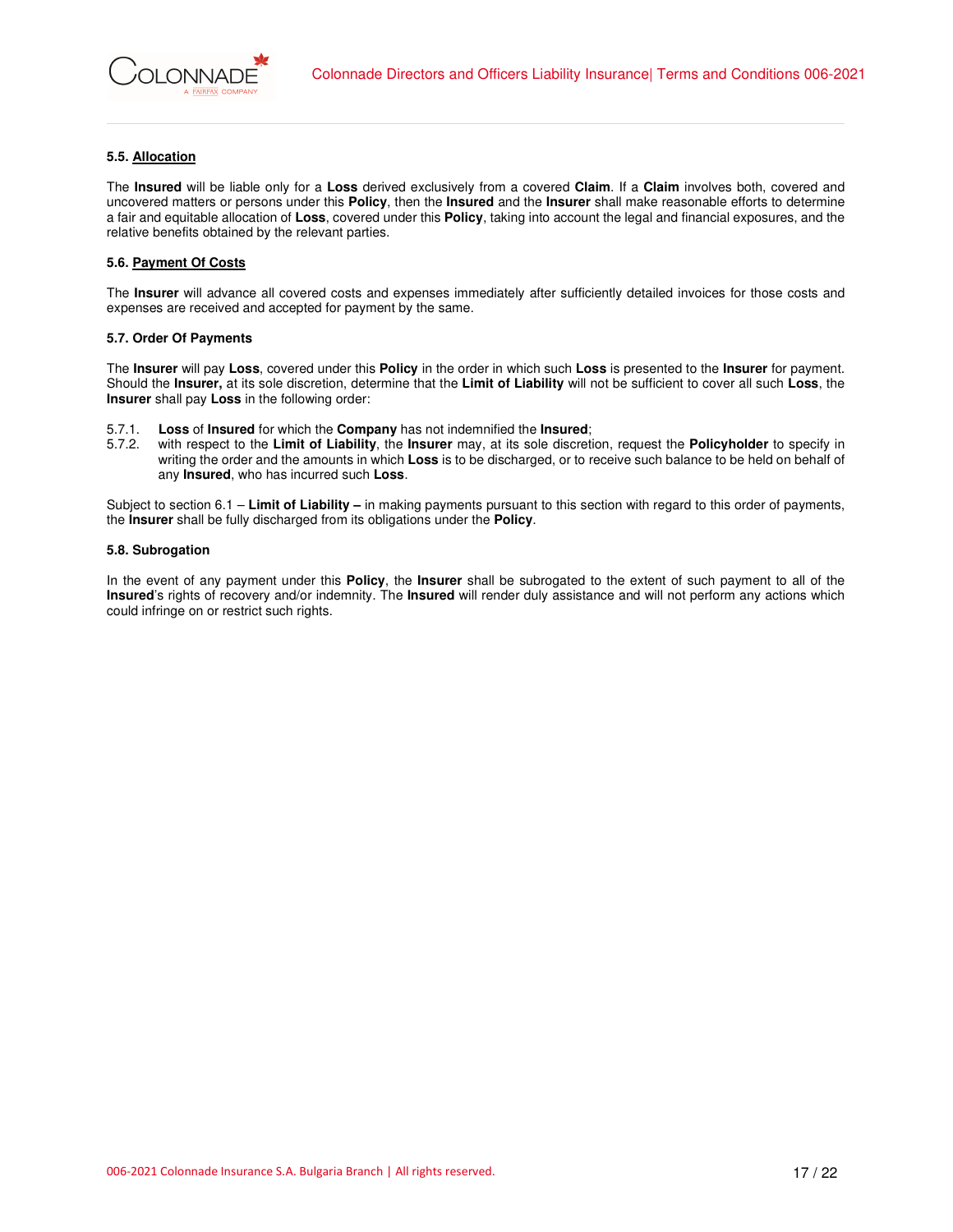# **6. Limit of Liability and Retention**

# **6.1. Limit Of Liability**

The total amount payable by the **Insurer** under this **Policy** shall not exceed the **Limit of Liability**, except in cases related to Cover referred to in Section 2.3 – Non-Executive Directors Protection - where the **Insurer**'s liability is in excess of and in addition to the **Limit of Liability**.

The **Insurer** shall have no liability for payment of amounts in excess of such limit, irrespective of the number of **Insured Persons** or amount of any **Losses**, including with respect to **Claims** specified in Section 5.2 – Related Claims or Circumstances.

#### **6.2. Retention**

The **Insurer** will only pay for any amount which is in excess of the **Retention**. The **Company** will be liable for the **Retention** as specified in the **Policy** which will remain uninsured. A single **Retention** will apply to all **Loss** arising from any **Claim** specified in Section 5.2 – **Related Claims or Circumstances**.

If any **Company** is legally permitted or required to indemnify an **Insured**, but fails to do so within 30 days, then the **Insurer** shall advance all **Loss** within the **Retention**, which will be repaid by the **Company** to the **Insurer** as soon as reasonably practicable.

#### **6.3. Other Insurance and Indemnification**

This **Policy** in any cases shall provide cover only for excess which remains uncovered by other valid and payable insurance, including but not limited to, any directors and officers liability, management liability, employment practices liability, environmental impairment liability, pension trustee liability, product liability or general liability insurance; or any indemnification payable to the **Insured** from any other party.

With respect to **Outside Entities**, insurance provided by this **Policy** shall cover the excess which remains uncovered by:

- (a) any indemnification provided by **Outside Entities,** and
- (b) any other valid insurance subject to payment issued to **Outside Entities** for the benefit of its directors, officers or employees.

Cover for **Legal Counsels** provided by this **Policy** shall specifically apply to excess which remains uncovered by other valid lawyers professional insurance subject to payment, legal malpractice or errors and omissions insurance, in the event of exhaustion of such other insurance due to losses paid thereunder.

If the **Insured** bears a retention or deductible under any other valid or enforceable insurance as mentioned above, such **Retention** shall not be recoverable as **Loss** under this **Policy**.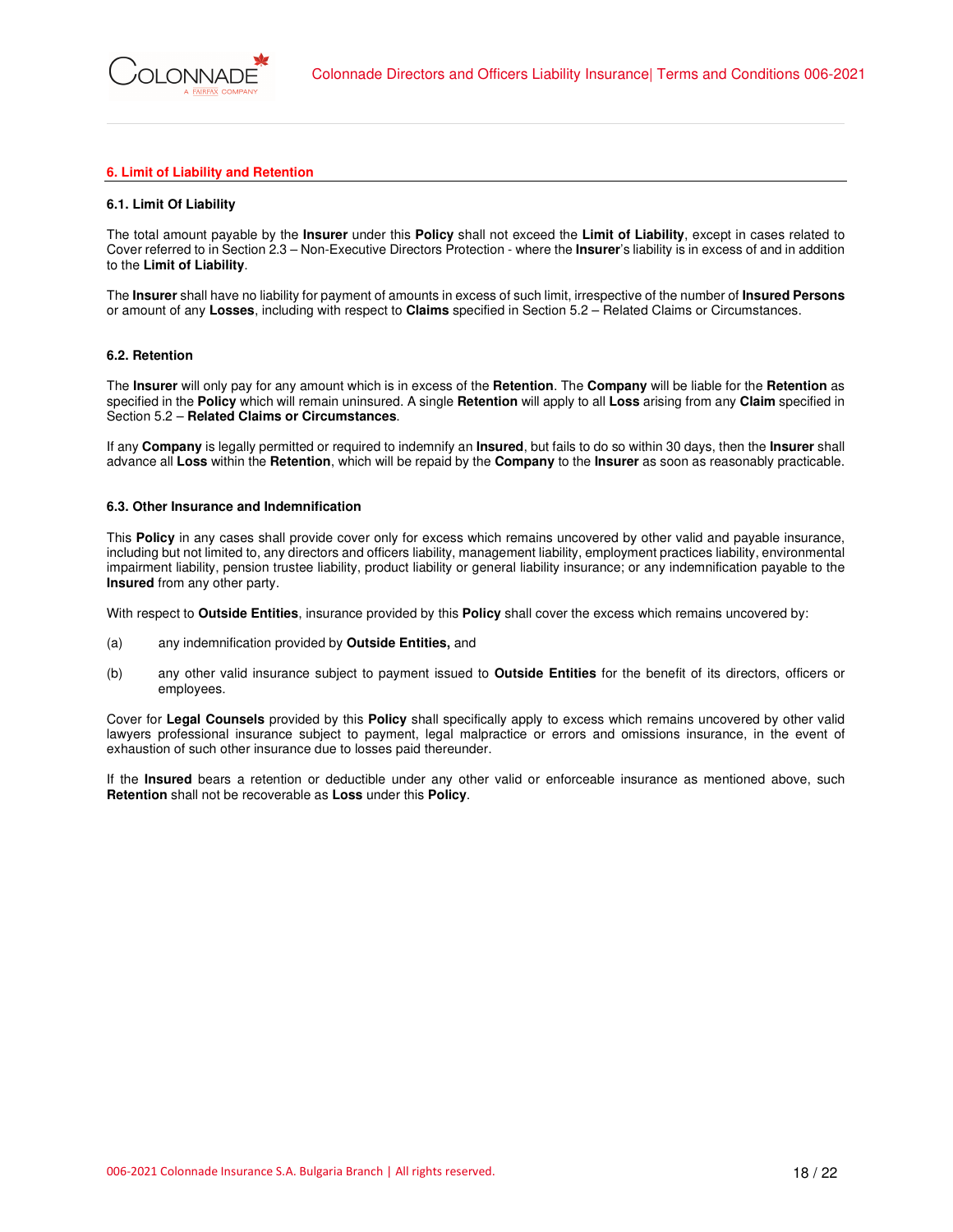# **7. General Provisions**

# **7.1. Non-Rescindability**

This **Policy** may not be disputed or cancelled in whole or in part by the **Insurer**, unless within the meaning of deliberate misrepresentation or non-disclosure of circumstances by the **Policyholder** and involuntary misrepresentation of circumstances by the **Policyholder** of the Insurance Code.

# **7.2. Non-Payment Of Premium**

This **Policy** may not be cancelled except for non-payment of the premium due.

# **7.3. Severability Of The Policy**

This **Policy** is severable and provides insurance cover for each **Insured** for its own individual interest.

No statements made by or on behalf of any **Insured** (including by an agent of the **Insured**), nor any information or knowledge of which the **Insured** is informed, nor any conduct of an **Insured** shall be imputed to or ascribed to any other **Insured** for the purpose of determining their entitlement to cover under this **Policy**.

With respect to Cover 1.2 – **Company Securities** only, the statements made by, information known by or any conduct of a chief executive officer and/ or chief financial officer (or officers holding equivalent executive or management positions) of a **Company** will be considered and imputed to that **Company**, and the knowledge of the same officeholders of the **Policyholder** will be imputed to all **Companies**.

# **7.4. Changes In Risk**

#### 7.4.1. **US Securities**

If during the **Policy Period**, an increase in the Unites States market capitalization of a **Company** occurs, exceeding the percentage specified in the **Policy** as the individual or collective result of an offering or offerings of **Securities**, the **Insurer** shall not be liable to make any payment under insurance covers or extensions directly or indirectly arising out of based upon or attributable to any **Wrongful Act** of such **Company** or any **Insured**, committed after the date the percentage is exceeded, where such **Wrongful Acts** are connected with offering or listing of **Securities** or violation of reporting requirements.

Notwithstanding of the above, where any such change in market capitalization occurs, cover may be extended under this **Policy** provided that the offering **Company** provides the **Insurer** with sufficient details to permit the **Insurer** to assess and evaluate its exposure as a result of such change, and accepts any consequent amendment to the **Policy** terms and conditions, including payment of any additional premium required by the **Insurer**. Any extension of cover pursuant to this provision must be agreed in writing by the **Insurer** by endorsement to this **Policy**.

#### 7.4.2. **Subsidiaries**

Insurance covers for **Subsidiaries** or for **Insured** of any **Subsidiary** shall apply only to acts, errors or omissions occurring while such **Subsidiary** is still a **Subsidiary** and whilst such **Insured** acts in the capacity of an **Insured**. Insurance covers for **Outside Entities** shall apply only to acts, errors or omissions occurring whilst the **Outside Entity** is still an **Outside Entity** and while such **Outside Entity Director** still acts in the capacity of an **Outside Entity Director**.

Notwithstanding of the above, upon request by the **Policyholder**, the **Insurer** may provide cover for acts, errors or omissions occurring prior to the acquisition of any **Subsidiary,** on whatever terms, conditions and limitations it deems appropriate, including payment of any additional premium required by the **Insurer**.

# **7.5. Transactions**

The **Insurer** shall not be liable for **Loss** arising out of, based upon or attributable to a **Wrongful Act**, committed after the effective date of a **Transaction**.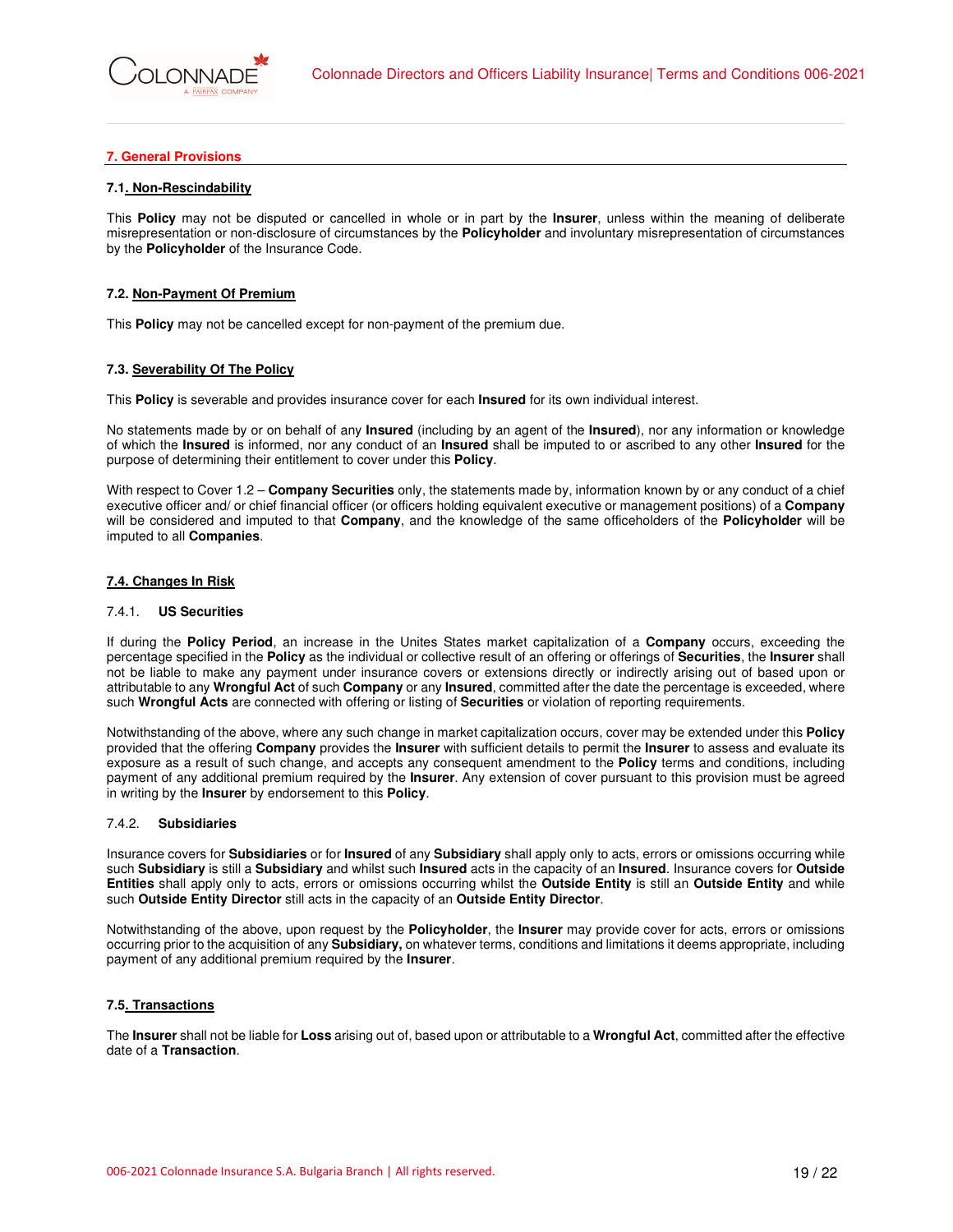# **7.6. Disputes**

Any dispute regarding any aspect of this **Policy** or any matter relating to cover thereunder, which cannot be resolved by mutual agreement, including such disputes arising out of its interpretation, validity, implementation or cancellation, will be referred to the competent court according to the seat of the **Insurer**.

# **7.7 Notice And Authority**

The **Policyholder** shall act on behalf of any **Insured** in connection with all matters relevant to this **Policy**. In the event of a **Transaction,** insolvency or liquidation of the **Policyholder**, each **Insured** shall act on its own behalf.

# **7.8. Assignment**

This **Policy** and any rights under or in respect of it cannot be assigned to any third party without the written consent of the **Insurer**.

# **7.9. Governing Law**

The Bulgarian law shall apply to all matters regarding insurance relationship that have not been settled herein.

# **7.10. Headings And Titles**

 The descriptions in the headings and titles of this Policy are solely for reference and convenience and do not lend any meaning to this Policy. Words and expressions in the singular shall include the plural and vice versa.

# **7.11 Territory & legal actions**

Unless set out otherwise in the policy or prohibited from doing so by the relevant law or regulation, this policy applies to events covered by this policy occurring anywhere in the world or **claims** wherever made, based upon acts occurring anywhere in the world.

# **7.12. Premium Payment**

The insurance premium is defined in accordance with the Insurer's tariff. The insurance premium, or the first installment of the premium, must be paid by the Policyholder to the Insurer within 30 days as of the effective date of the insurance contract, unless agreed otherwise. If the insurance premium, or the first installment of the premium, is not paid within 30 days as of the effective date of the insurance contract or as agreed, it shall be deemed that as of the date of its conclusion, the insurance contract has not created any legal consequences for the parties. Exclusive of the hypothesis of delayed payment of the insurance premium, or the first installment of the premium, in case of non-payment of any due consecutive installment within the agreed deadline, the insurance contract may be terminated unilaterally by the Insurer after 15 days from premium due date or the installment due date. Termination of the insurance contract becomes effective after the expiration of 15 days from the date of receipt of the Insurer's notification of termination for non-payment by the due date. In this case, the Policyholder shall be obliged to pay the insurance premium up to the date of termination of the insurance contract by the Insurer. The amount of the due insurance premium, as per the previous sentence, shall be determined pro rata for the period between the effective date of the insurance contract and the date of termination.

# **7.13. Personal Data**

**7.13.1**. In consideration of the data subjects' right to information, the Insurer shall notify the users of the insurance services that: **7.13.1.1** The Insurer is a Personal Data Controller in accordance with the Regulation (EC) 2016/679 of the European Parliament and of the Council dated 27 April 2016 on the protection of individuals with regard to the processing of personal data and on the free movement of such data and the repeal of Directive 95/46 / EC, as data for the identification of the Insurer and its representative can be found on the website of the Commercial Register (www.brra.bg) and in the "Privacy Policy" of the Insurer published at http://www.colonnade.bg;

Personal data controller is also Colonnade Insurance S.A., which carries out operations in Bulgaria through its local branch (hereinafter referred to for the sake of brevity as Colonnade/Controller/Insurer).

**7.13.1.2.** The personal data provided by the Insured or the Policyholder shall be used by the Insurer for the purposes of: the conclusion and performance of insurance contracts and the fulfilment of legal rights and interests in relation to the contracts, and for marketing purposes also;

The legal basis and purpose of the processing of personal data is to take actions before the conclusion of the insurance contract, including the implementation of the legal obligation of the Insurer to assess the insurance risk and assess the customer needs (adequacy of the offered product).

Personal data can also be processed for the abidance by the legal obligations of the Controller, and the need for their processing always derives from legal basis (in relation to the insurance business, complaint handling, tax and accounting matters, statistical and actuarial duties and the protection of users), as well as for purposes arising from the legally based interests of the Controller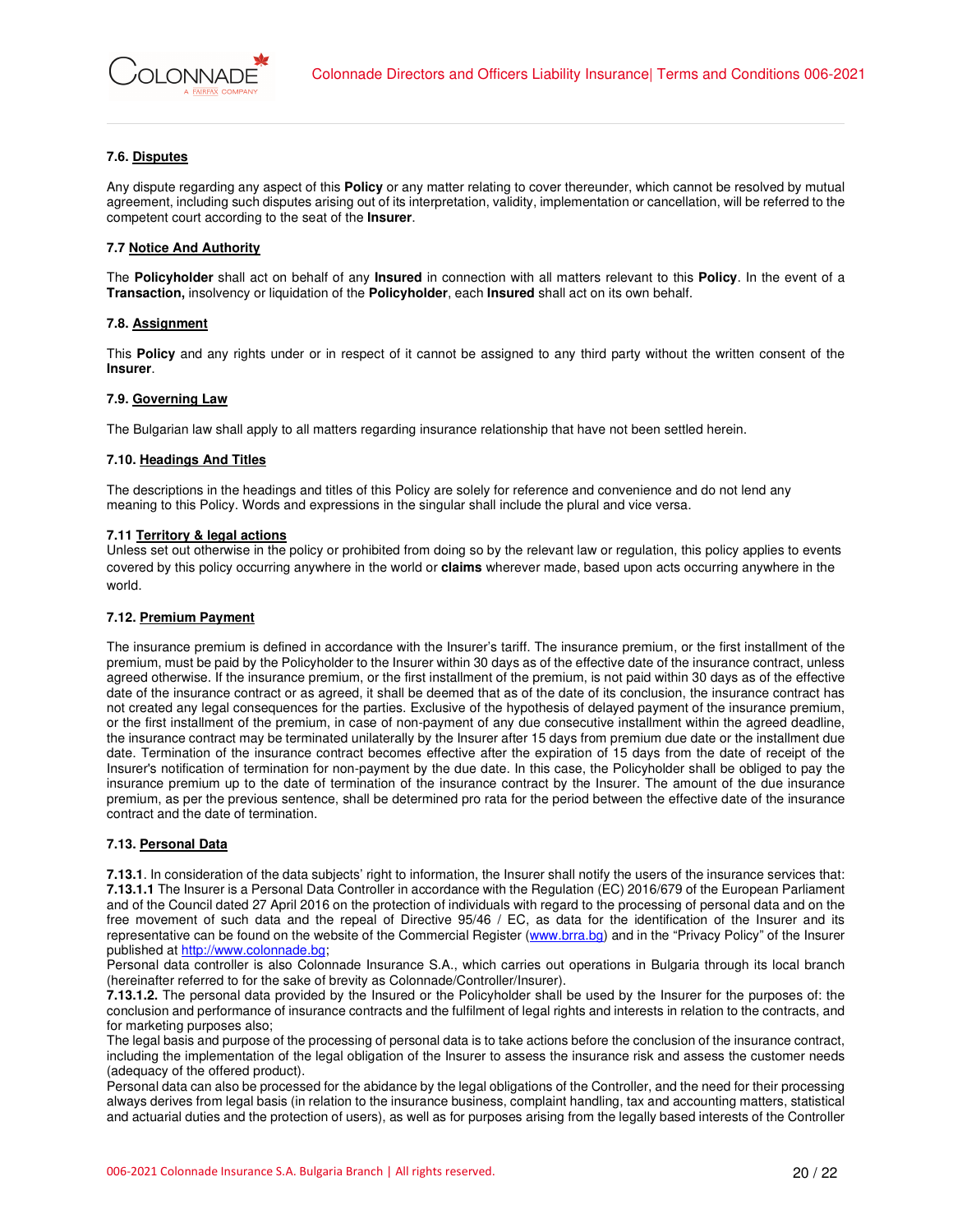

(i.e., reduction of insurance risk through reinsurance, prevention of damage to the Controller through counterreaction to an insurance crime, assurance of the observance of international sanctions through analysis or protection against claims arising out of the Controller's activities, including all necessary actions for their provision).

Personal data may be disclosed to other subjects only in connection with the fulfillment of the aforementioned purposes and on the basis of a written agreement (including IT service providers, insurance intermediaries, experts, collectors of receivables) and other subjects in connection with a reasoned purpose of the Controller (including insurance companies, reinsurers, payment operators, companies providing direct services to the claimants).

For the purposes of execution of the concluded insurance contracts, the personal data shall be stored on a server owned by the Insurer in Bulgaria (the city of Sofia) and in Slovakia (the city of Košice) (as well as in others countries within the EU).

**7.13.1.3.** Subject to the legal ground, their personal data may be disclosed to the following categories of recipients: persons having the quality of "Processor of personal data" within the meaning of § 1, item 3 of the Personal Data Protection Act; persons and institutions legally storing data regarding their solvency and payment readiness; to third parties, institutions or organizations in cases where the disclosure is based on an express legal provision; to third parties for statistical purposes; to third parties, as agreed between the parties. Subject to a legal ground, their personal data may also be used for direct marketing purposes and made available to third parties in this regard.

**7.13.1.4.** The provision of their personal data is entirely free and voluntary. The refusal to provide them is grounds for the Insurer to refuse to enter into a contract or to take any other action if the lack of such data does not enable it to make the expected actions and to make an objective assessment of the risk of the transaction or otherwise endangers the fulfilment of its legitimate interests;

**7.13.1.5.** Each person who has provided his / her personal data has the right of access to them, as well as the right to request their correction, deletion or limitation of the processing according to the terms and conditions of the applicable Bulgarian legislation. The data subject has the right to request access to his or her personal data, request correction of the data, their deletion, to restrict their processing or to oppose to their processing and against the right to transfer the data, and to submit a complaint to the relevant data protection authorities (both in Bulgaria – the Commission for Personal Data Protection, with address: 2, Prof. Tsvetan Lazarov Blvd, Sofia, and in Luxembourg - National Commission of Data Protection, 1 avenue du Rock'n'Roll, L-4361, Esch-sur-Alzette) and has the right to withdraw its consent to the processing of personal data. The rights of individuals are described in the "Privacy Policy" published at http://www.colonnade.bg

**7.13.1.6.** With the conclusion of this insurance, the Policyholder / the Insured person explicitly agrees that the personal data provided at the conclusion of the insurance (the insurance contract) will be processed in the manner and for the purposes stated in the "Privacy Policy", which is published at http://www.colonnade.bg, by performing of any operation or set of operations with the provided personal data or with the set of personal data including the data provided by the Policyholder / the Insured during the process of concluding the insurance contract by automatic or other means, which operations, at the discretion of the Insurer, consist of collecting, recording, organizing, structuring, storing, adapting or modifying, retrieving, consulting, using, disclosing by transmission, dissemination or other means by which the data become available, arrangement or combination, limitation, erasing or destroying. The processing of personal data may also include the provision of personal data by the Insurer to third parties (including an entity established in a country which is not a Member State of the European Union and a Member State of the European Economic Area) for the purposes of the insurance, for the purposes of direct marketing and for statistical purposes, as specified in the previous point.

**7.13.2.** Depending on the purpose, personal data will always be processed no longer than the provided by the law prescriptions for claims. Personal data may only be transferred to data controllers in third countries (outside the European Economic Area) in statutory prescribed situations, in particular if conditions ensuring an adequate level of personal data security are met. In order to comply with established international sanctions, the Controller can transfer personal data on Insured/Policyholder to DXC Technology, a United States-based company that has joined the Privacy Shield Program, which means that DXC Technology ensures the appropriate protection measures and protection of personal data required by EU legislation.

**7.13.3.** The provision of personal data is necessary for the conclusion of an insurance contract and for the fulfillment of the legal obligations of the Insurer. It is not possible to conclude an insurance contract without providing personal data.

**7.13.4.** You can contact the Controller by writing to Colonnade Insurances S.A. - Branch Bulgaria, by calling +359 2 930 93 30 or by sending an email to info@colonnade.bg. For any matter relating to the processing of personal data, in particular the exercise of your rights in relation to data processing, opposition or data transfers outside the European Economic Community, you may contact the Data Protection Officer at Colonnade Insurances S.A. - Bulgaria Branch (dpo@colonnade.bg) or send a letter to Colonnade Insurances S.A.- Branch Bulgaria at the specified address.

To learn more about how the Insurer processes and protects the confidentiality of personal data, please visit http://www.colonnade.bg

# **7.14. Notifications**

1. Each of Insured's/Policyholder's notifications relating to the insurance must be sent to Insurer's address and/or e-mail indicated in the policy. Each of Insurer's notifications to the Insured/Policyholder will be sent to the Insured's/Policyholder's address indicated in the policy.

2. At conclusion of the insurance policy, the Insured/Policyholder declares an e-mail address to which the latter will receive notifications, including notifications for amendments of the terms and conditions of the policy, concerning the amount of insurance